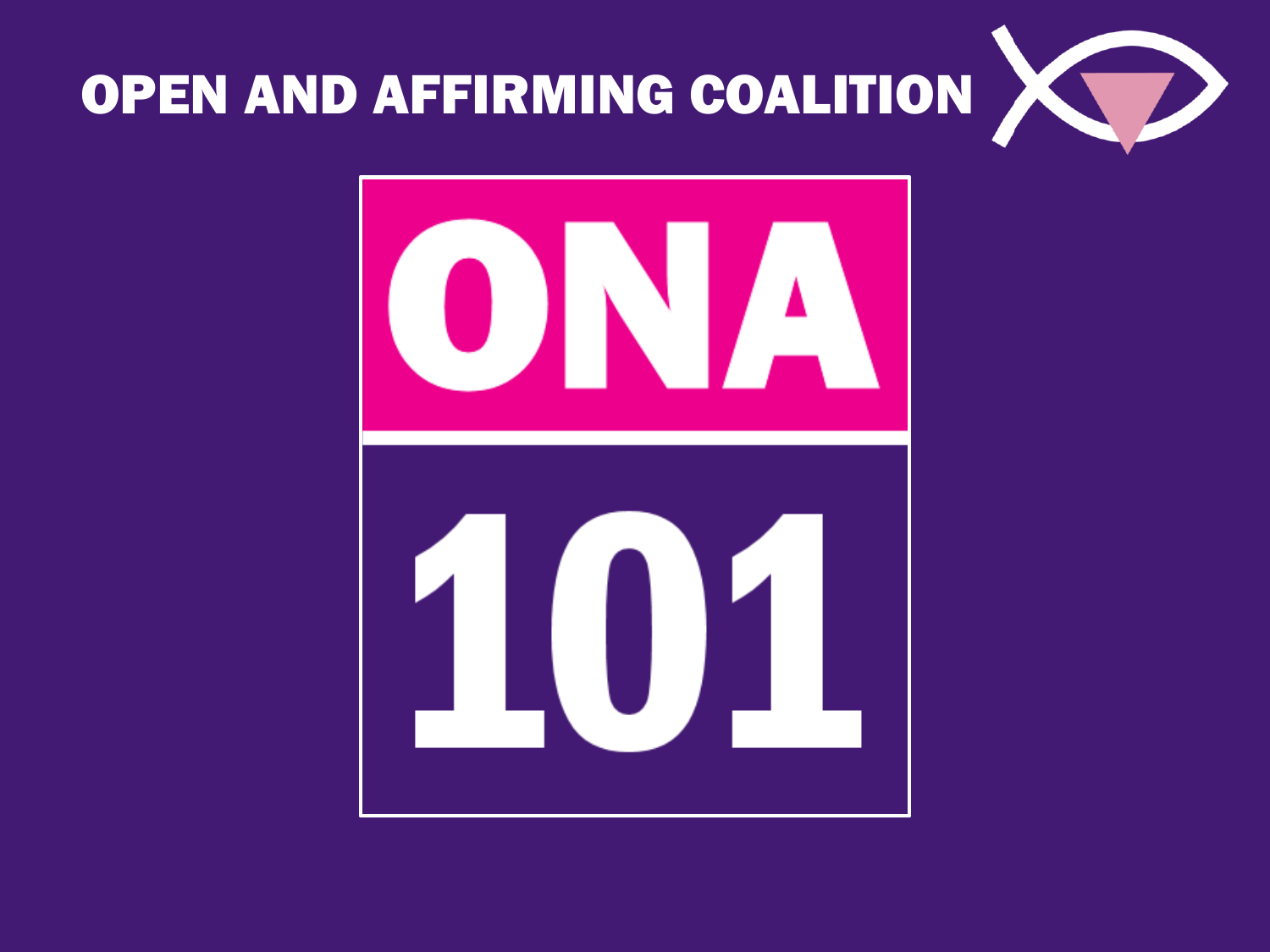



## openandaffirming.org/ona/how openandaffirming.org/bible openandaffirming.org/covenants [ed@openandaffirming.org](mailto:ed@openandaffirming.org)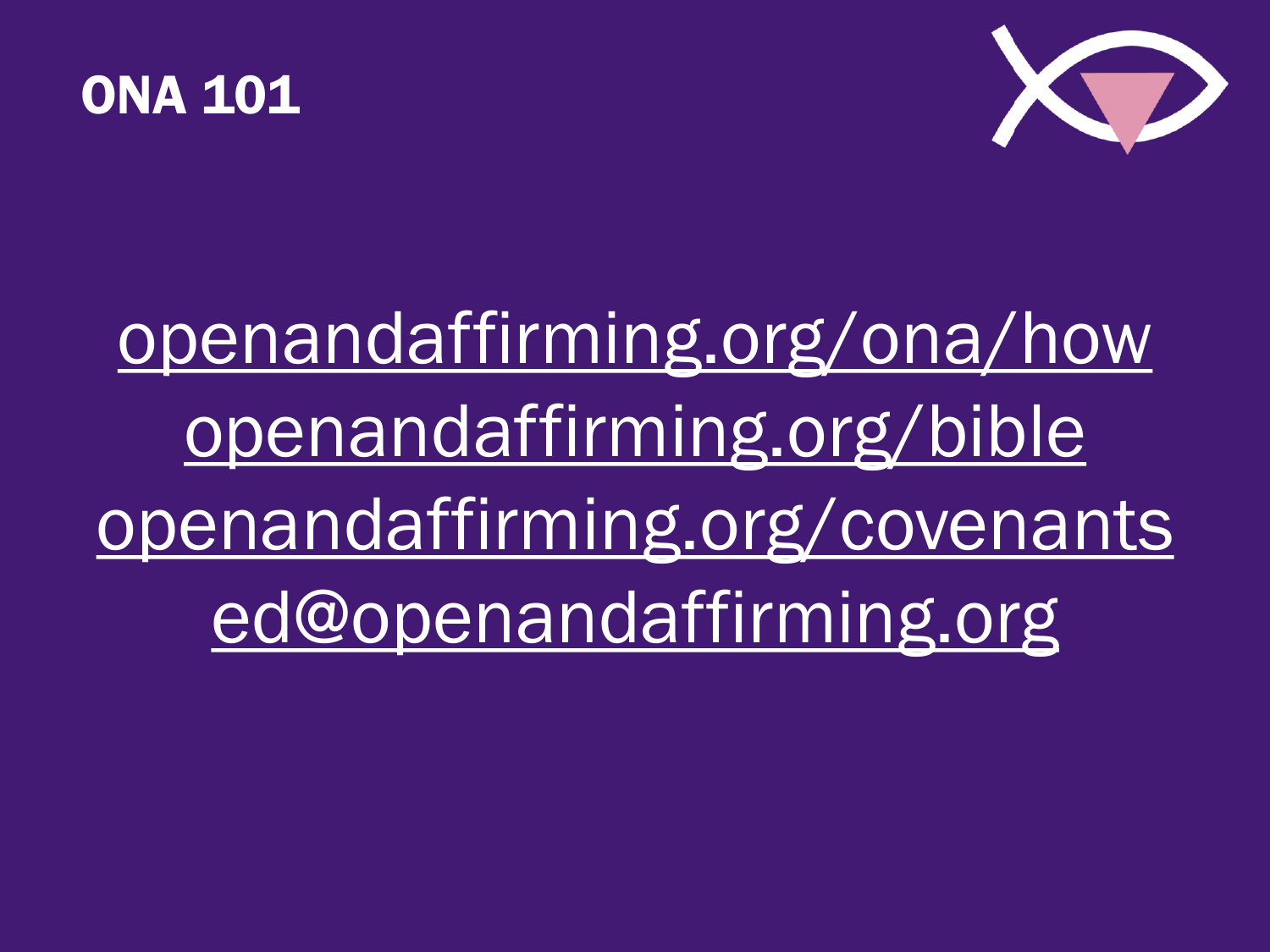



# WHY?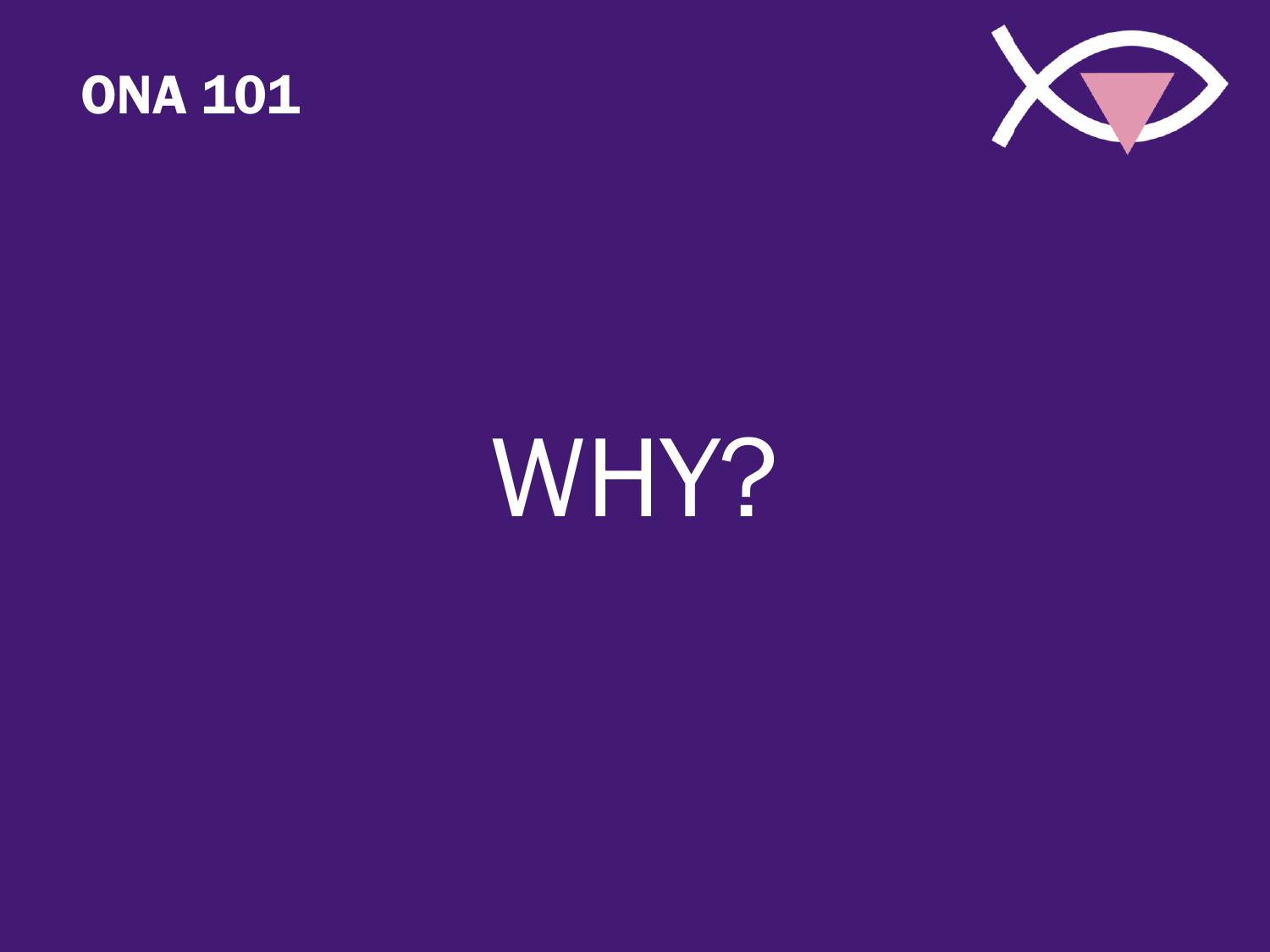



## "Accept one another, just as Christ accepted you, in order to bring praise to God." Romans 15:7 NIV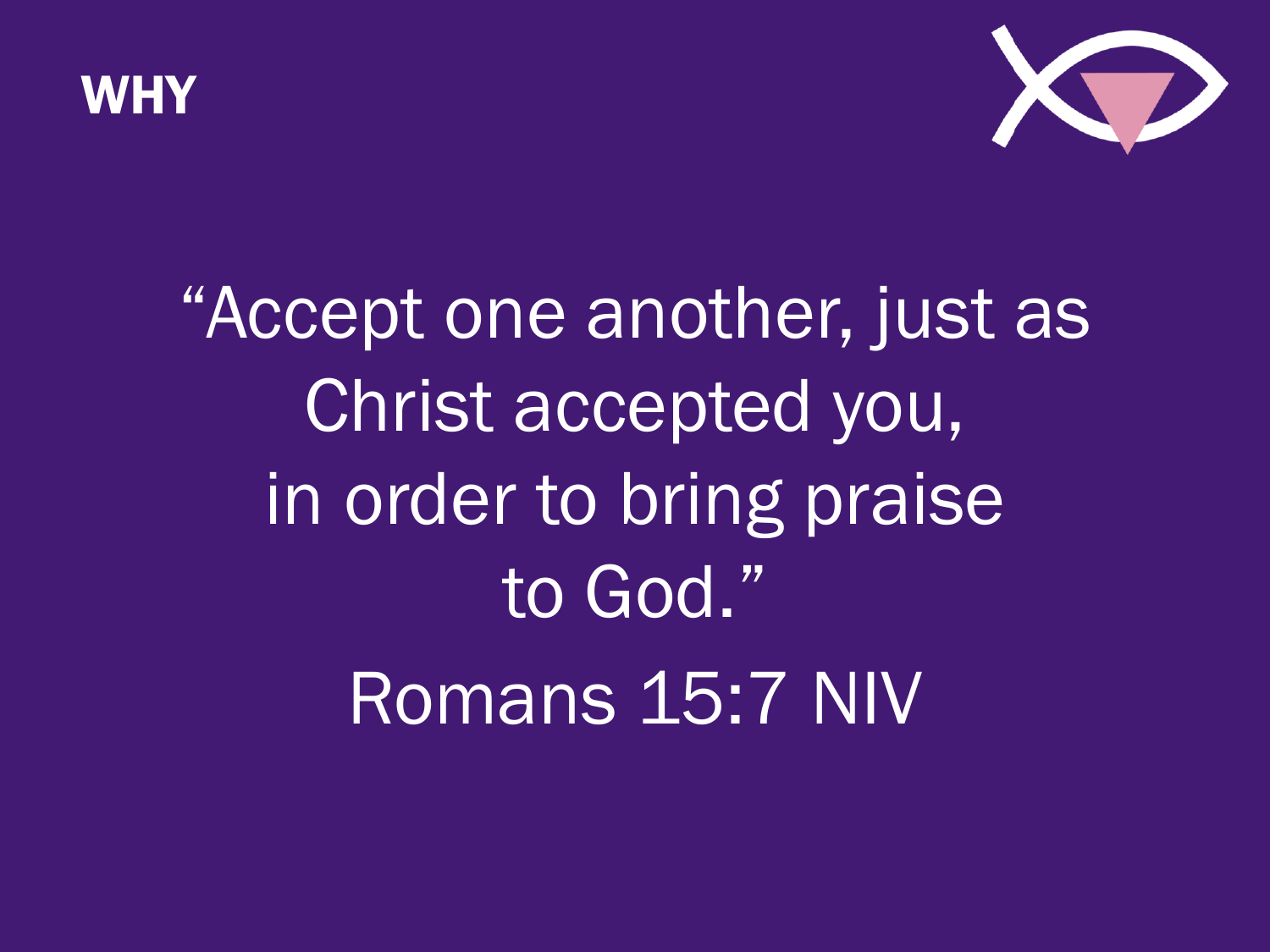



# "But everyone knows we welcome everybody!"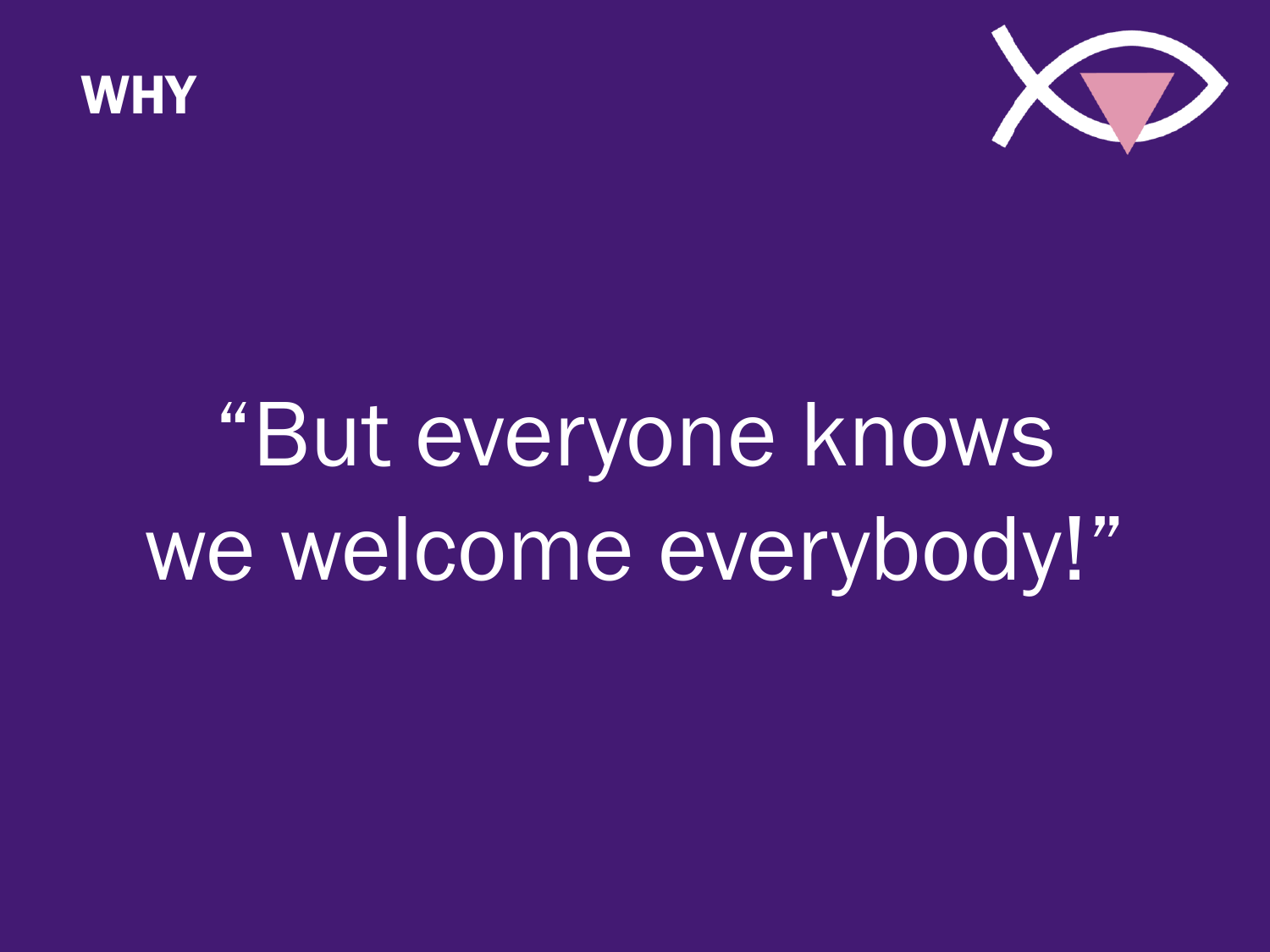



- **V** Most LGBTQ seekers know from painful experience that the words "you are welcome" usually don't apply to them.
- **V** "Church" is a damaged brand not only to LGBTQ seekers, but to straight millennials who identify with the values ONA represents.
- A public welcome sends a clear message to LGBTQ seekers that they have a home in your congregation.
- A congregation's affirmation and support through an ONA covenant can be a life-saving experience, especially for LGBTQ youth and seniors.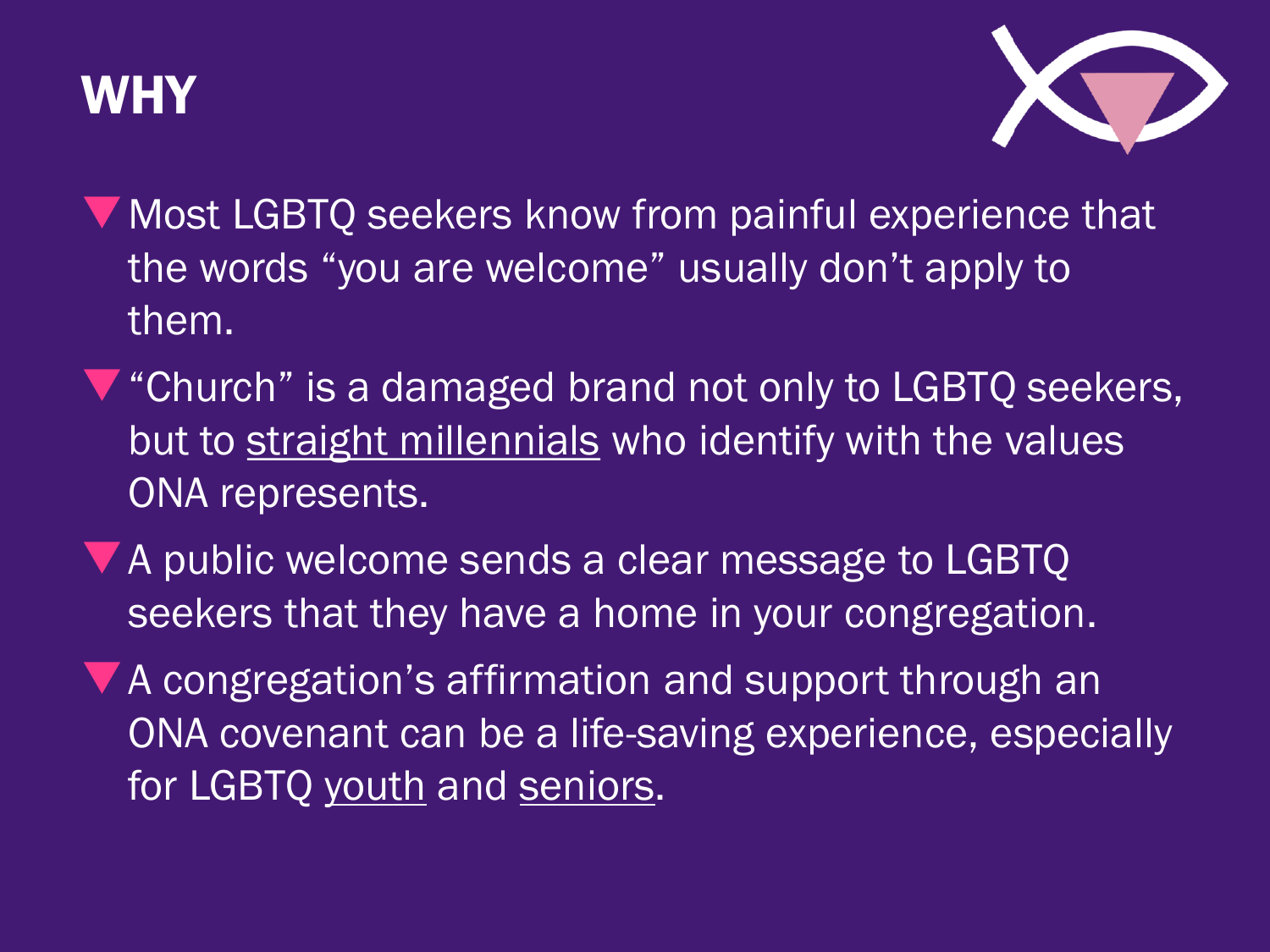



Rural churches have become the cutting edge for the ONA movement. In rural America, LGBTQ neighbors often lack resources and support structures.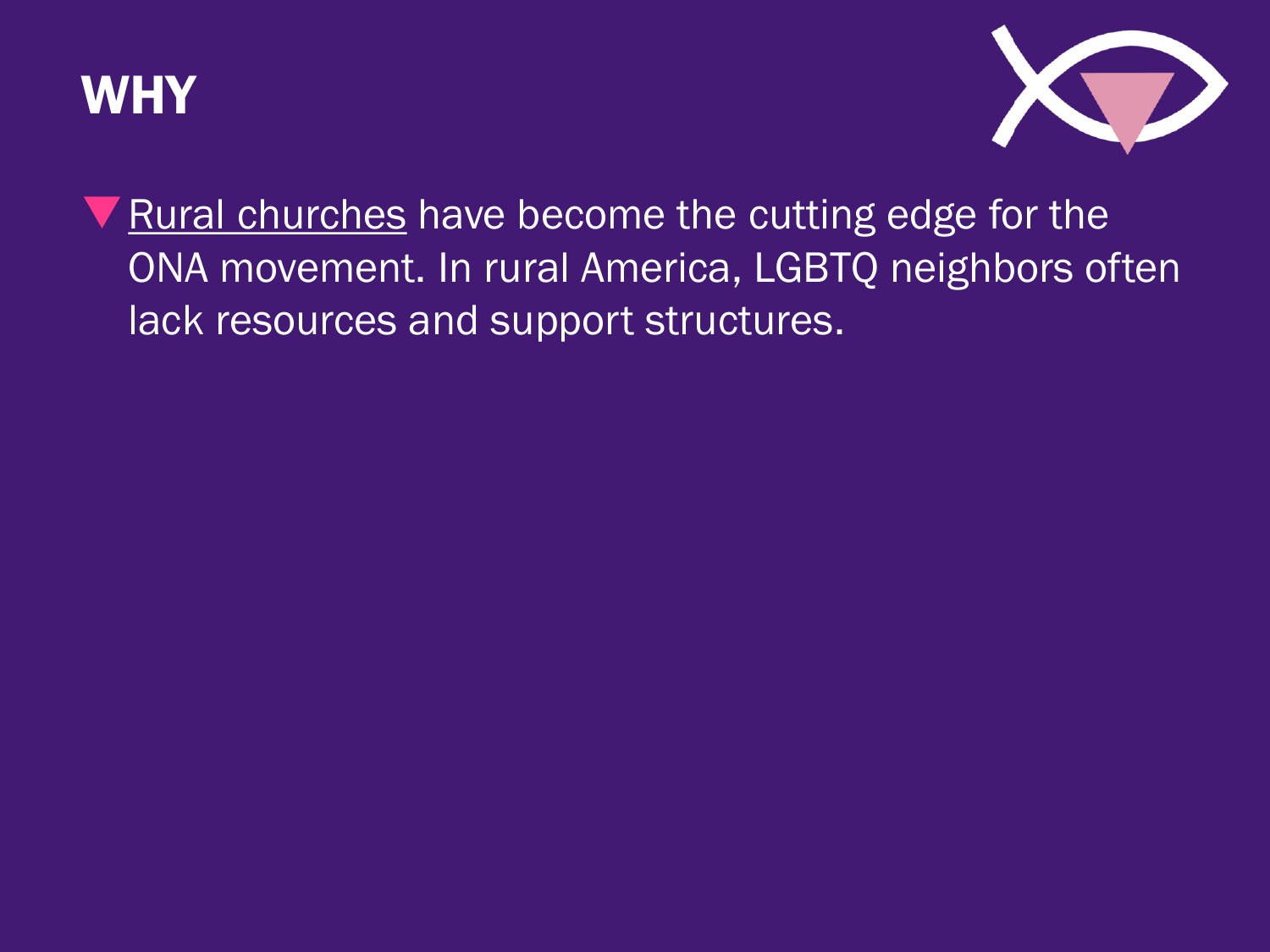**WHY** 



Bob and Nancy Smith 1500 Any Street Anywhere, 0# 44120



Occupant 145 Any Lane South Anywhere, 04 44122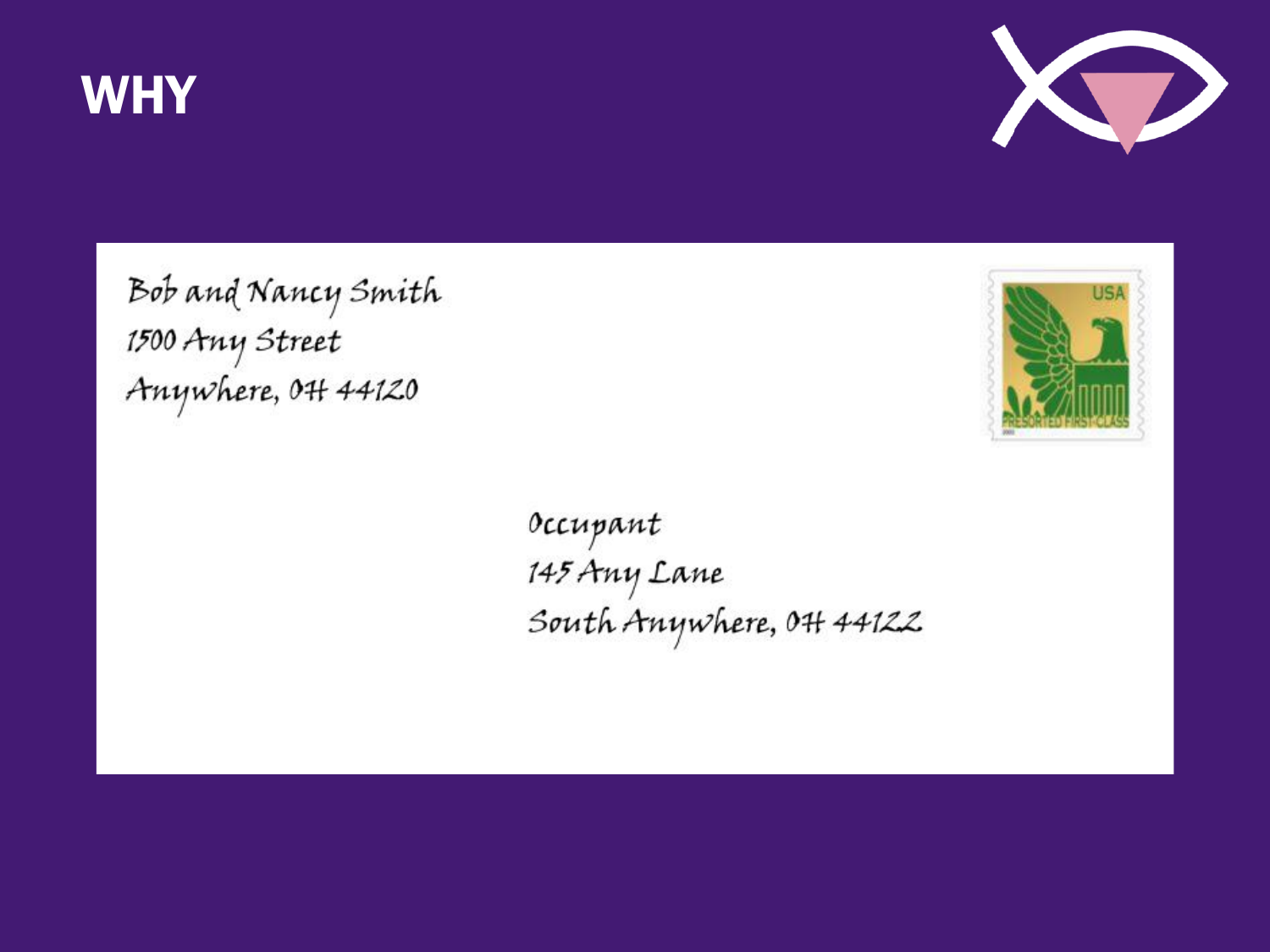### WHY



ONA congregations are part of a growing movement that has restored thousands of LGBTQ Christians, who aren't wanted by other churches, to the family of faith.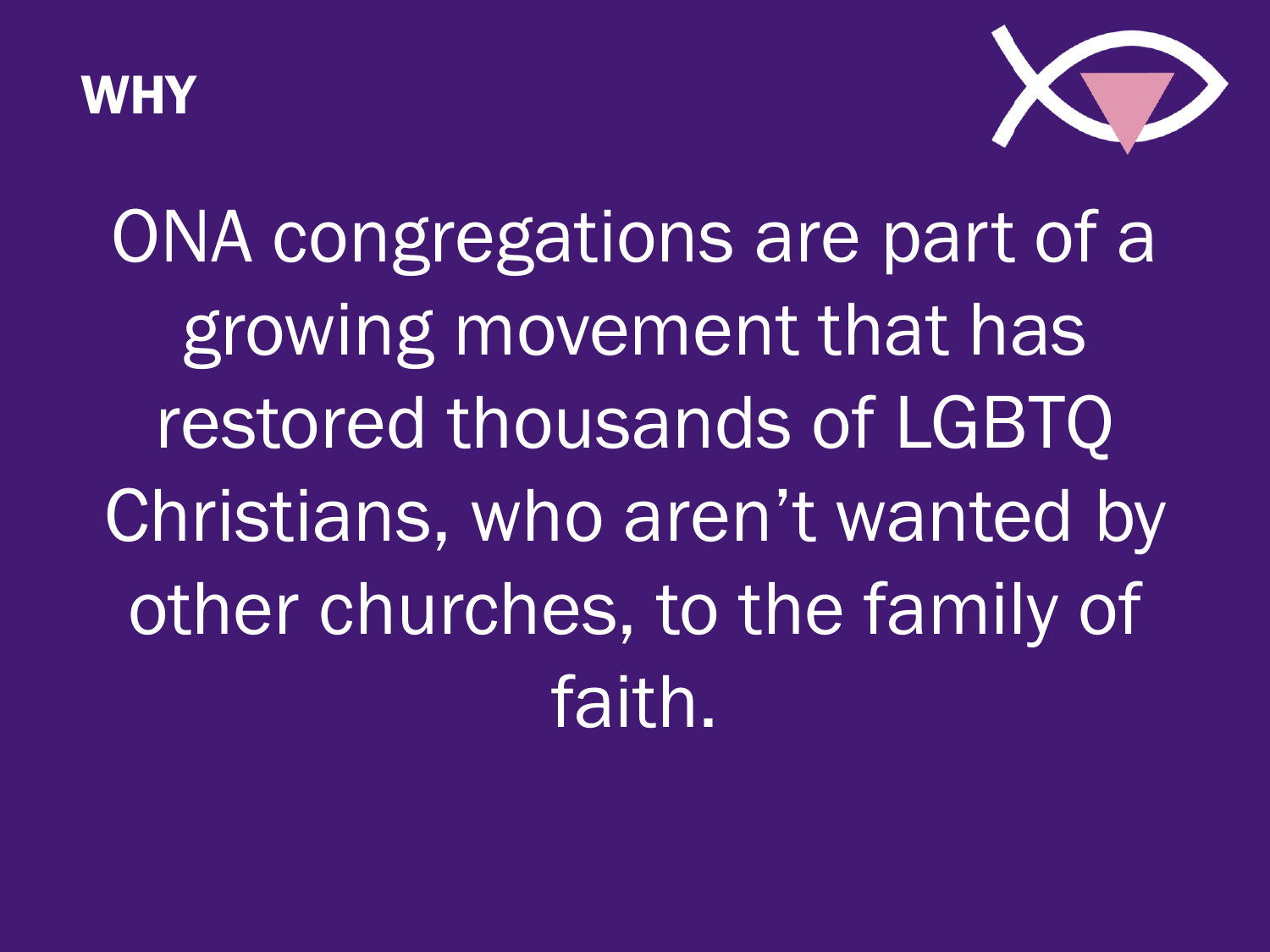



## Imagine if this were the vocation of your church: to restore wholeness to the broken body of Christ!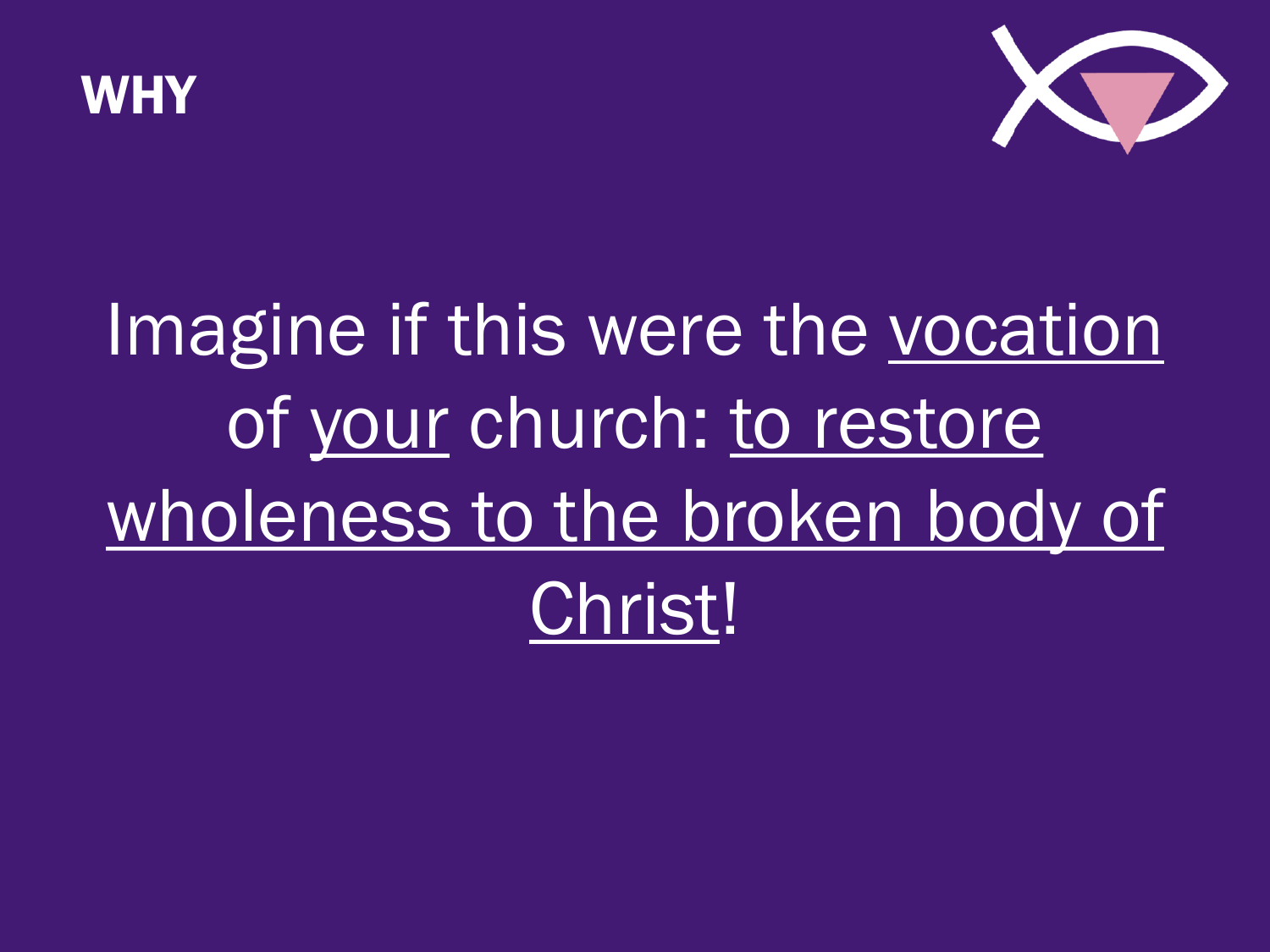



# "But if we become ONA, we'll lose members and money!"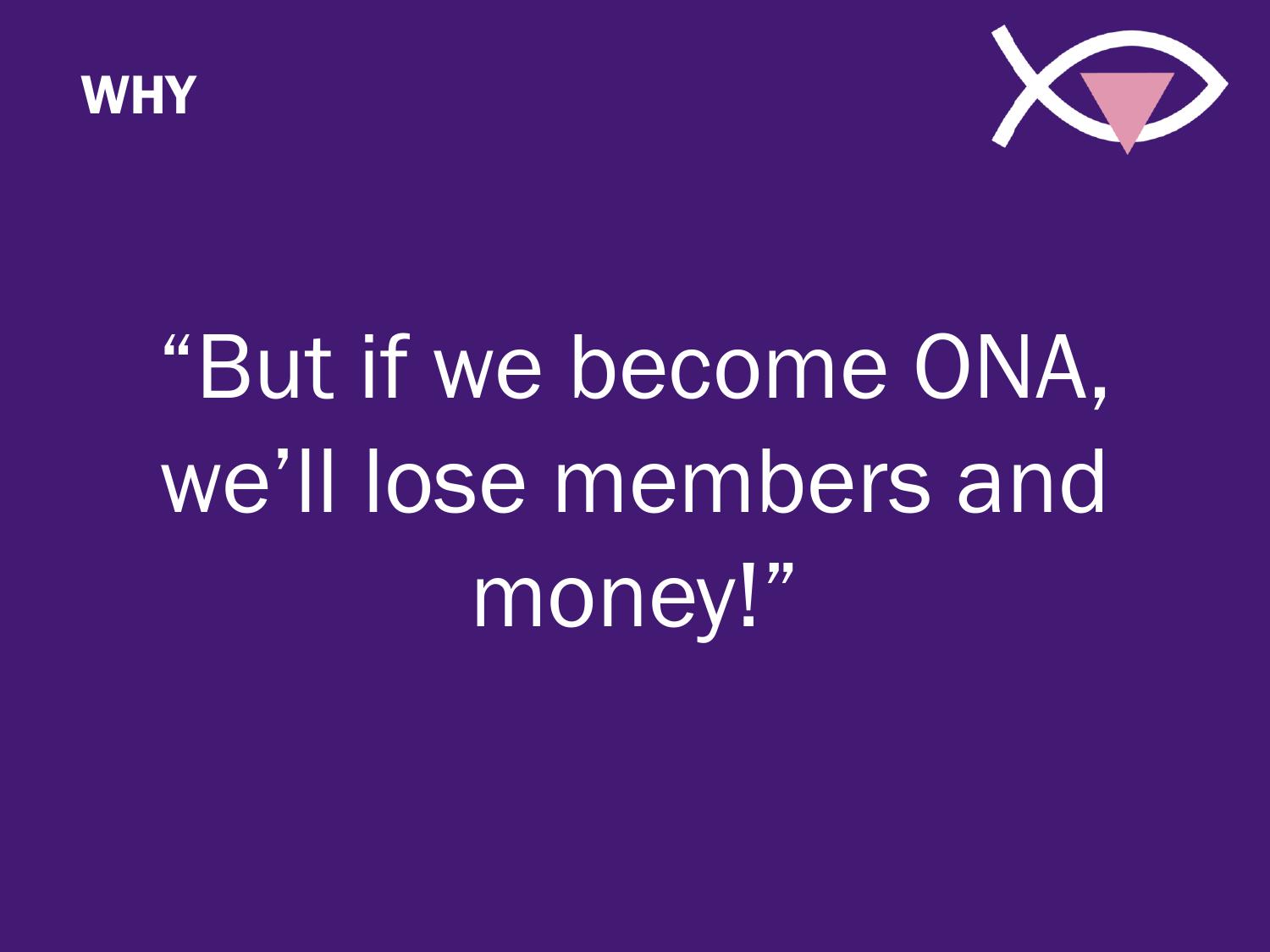



Compared to non-ONA, ONA churches on average:

- have more members.
- attract more new members.
- report higher worship attendance.
- report higher budgets, therefore higher income.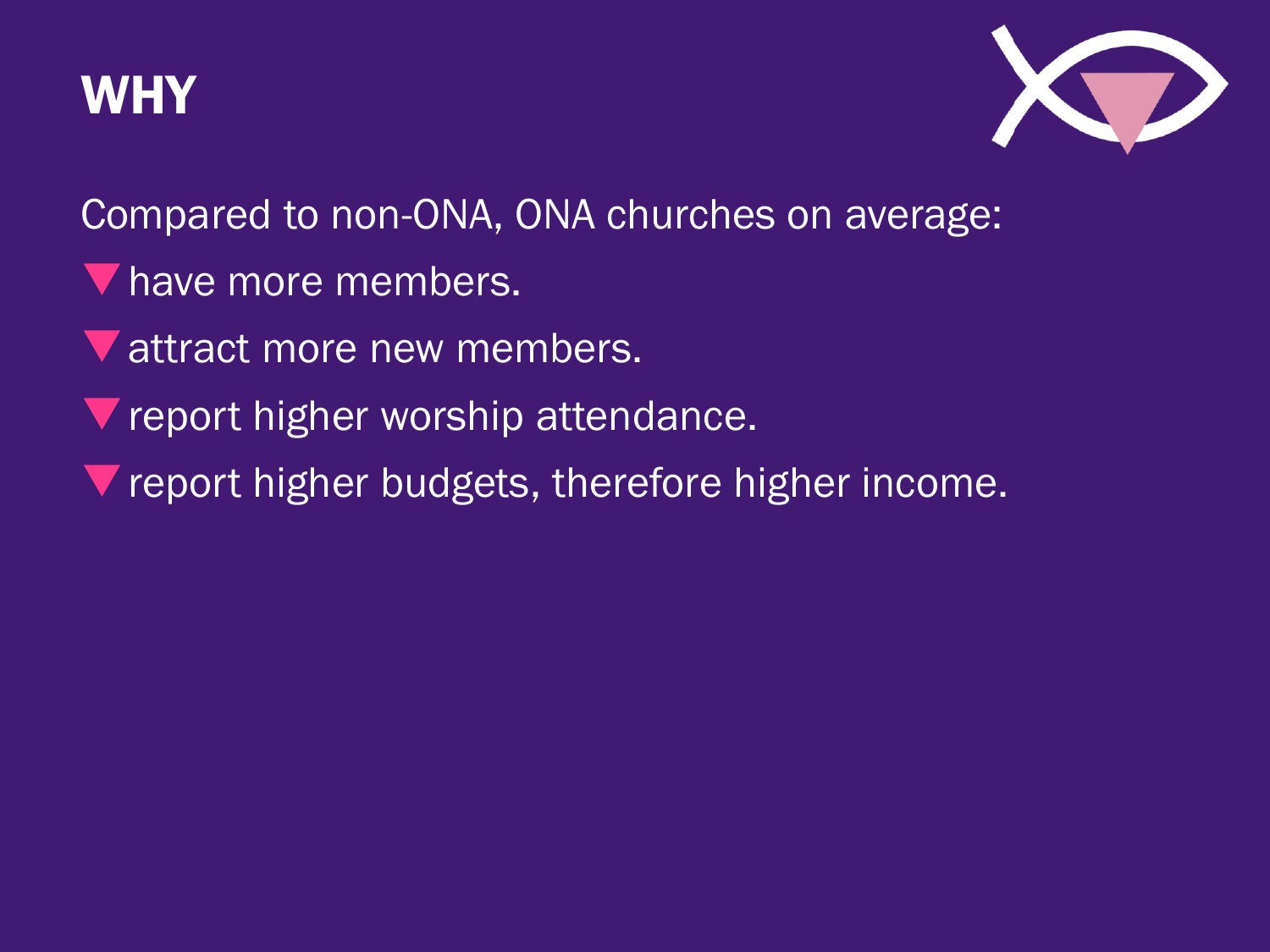



#### ONA churches average 33% more members than non-ONA. (2018)

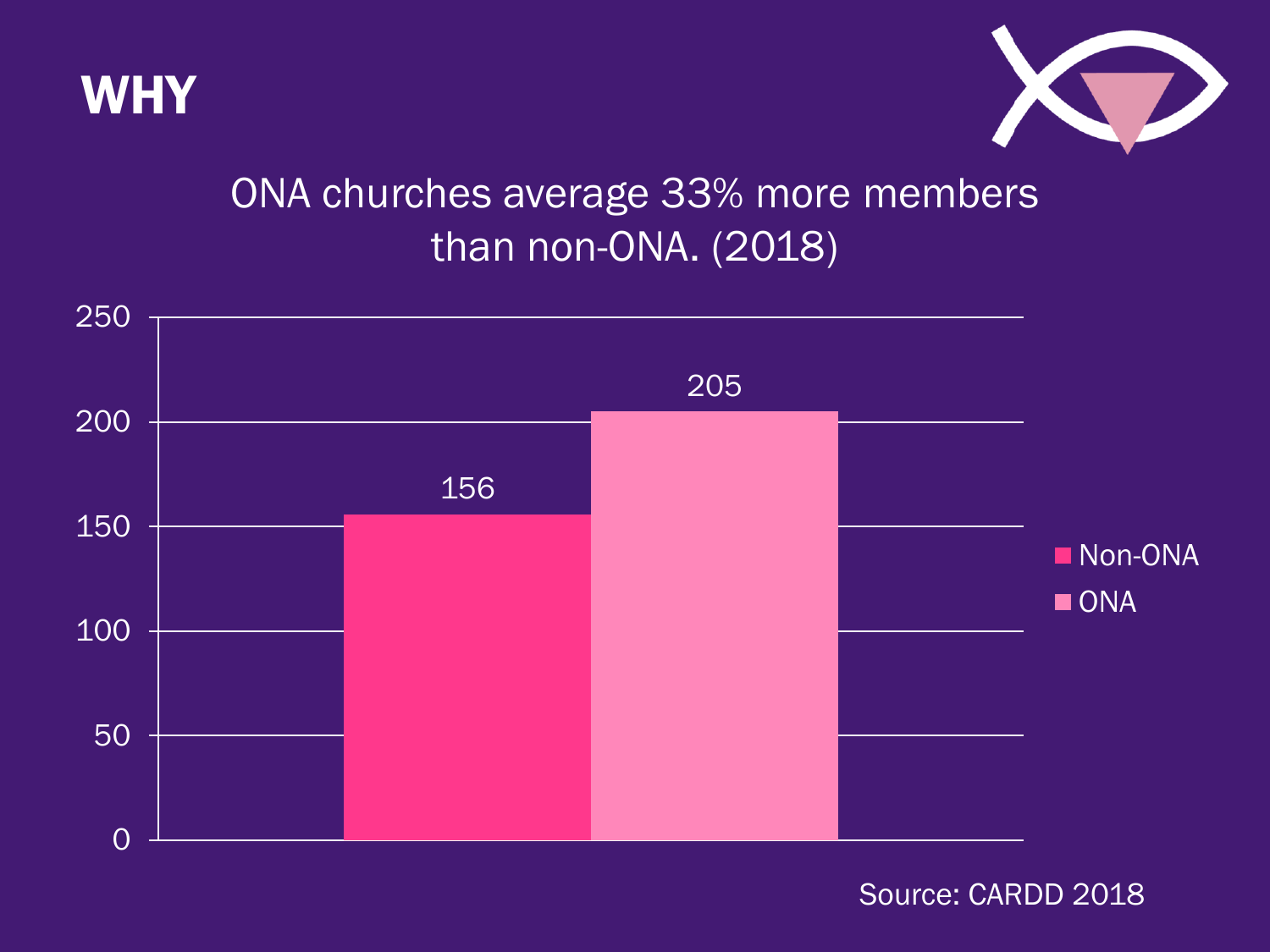



#### ONA churches reported 50% more new members than non-ONA. (2018)

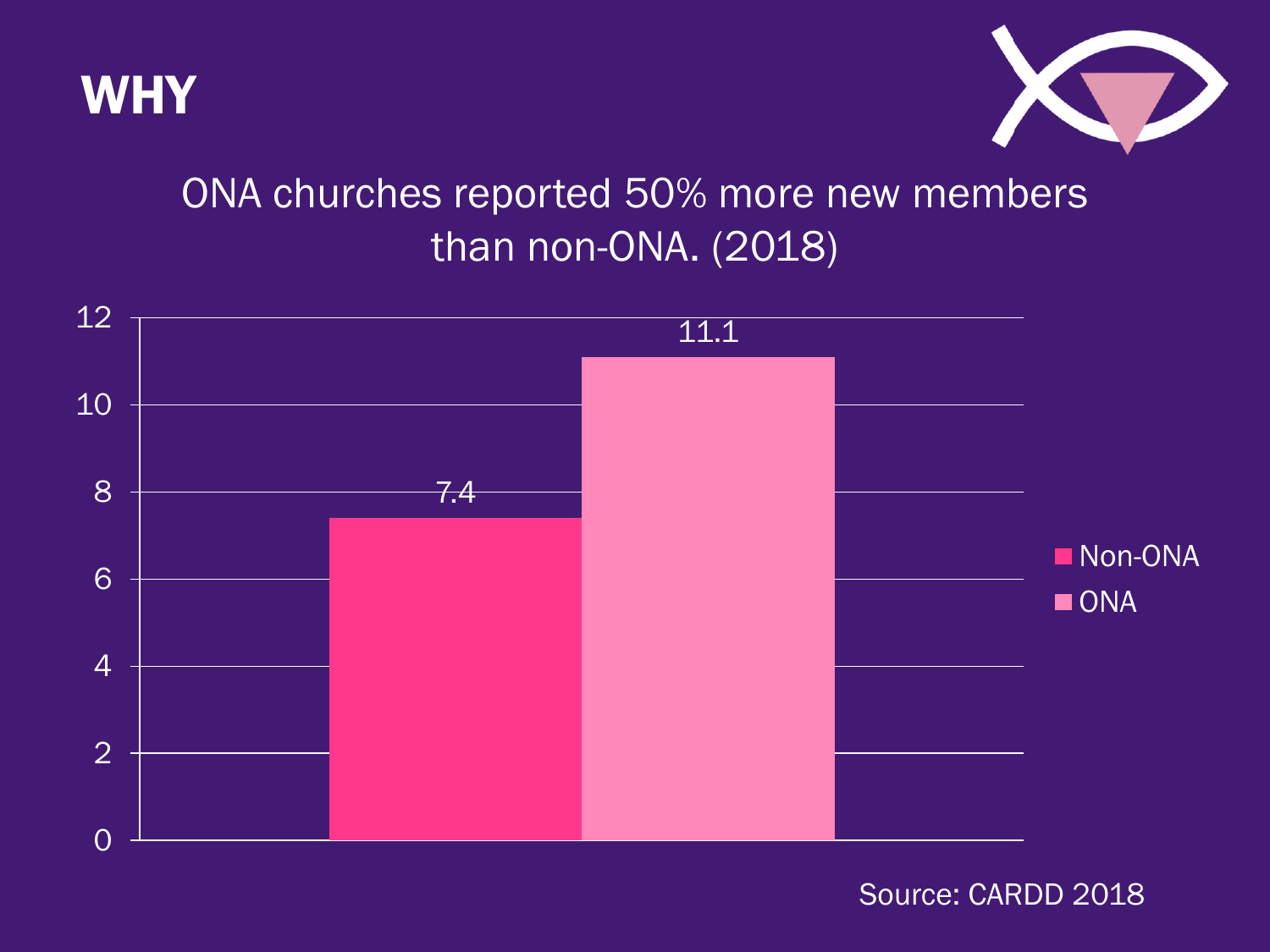



#### ONA churches are closing at a lower rate (1.8%) than non-ONA (3.2%). UCC average is 2.4%. (2014-2018)

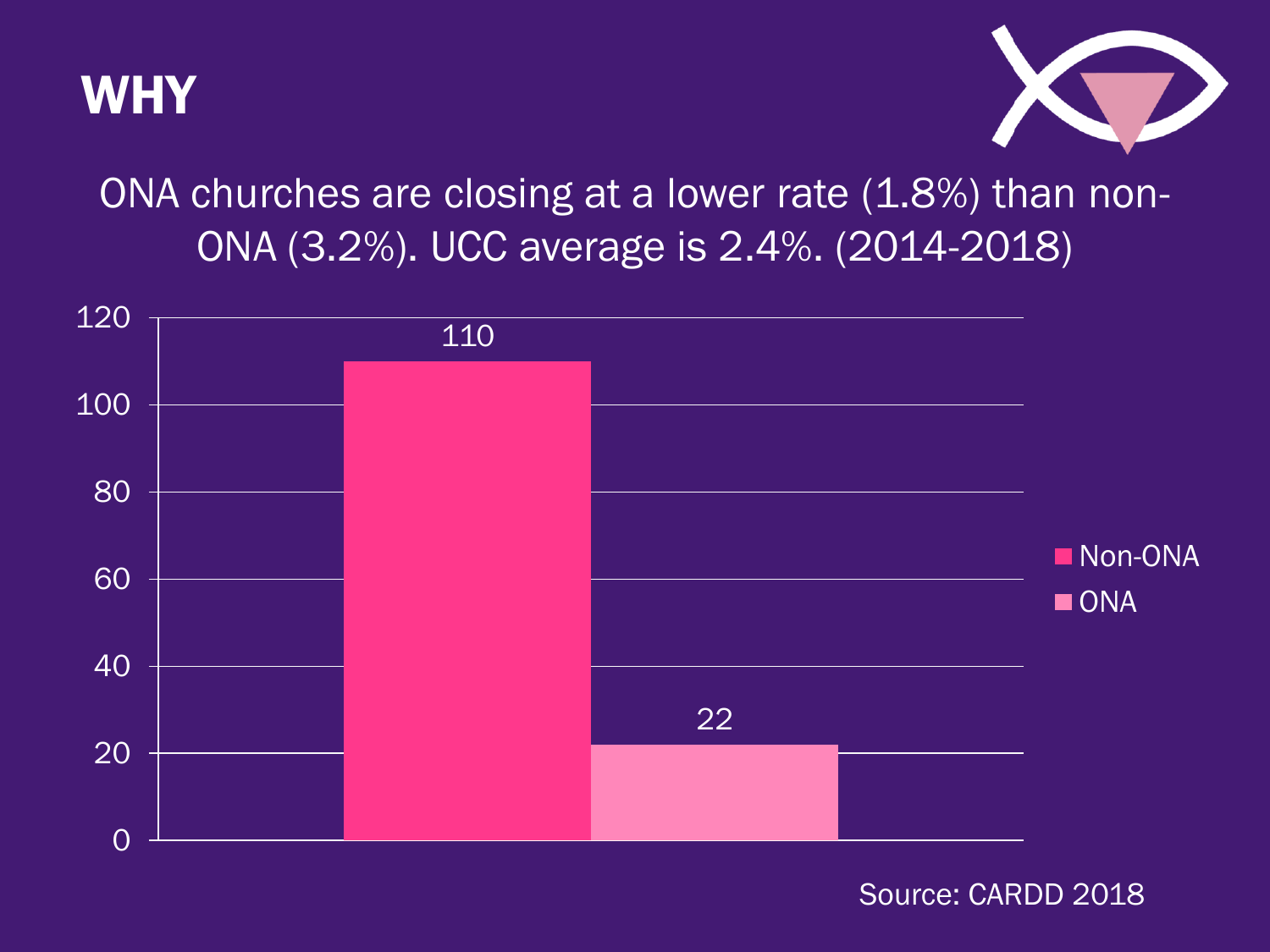



#### ONA churches averaged 33% higher worship attendance than non-ONA. (2018)

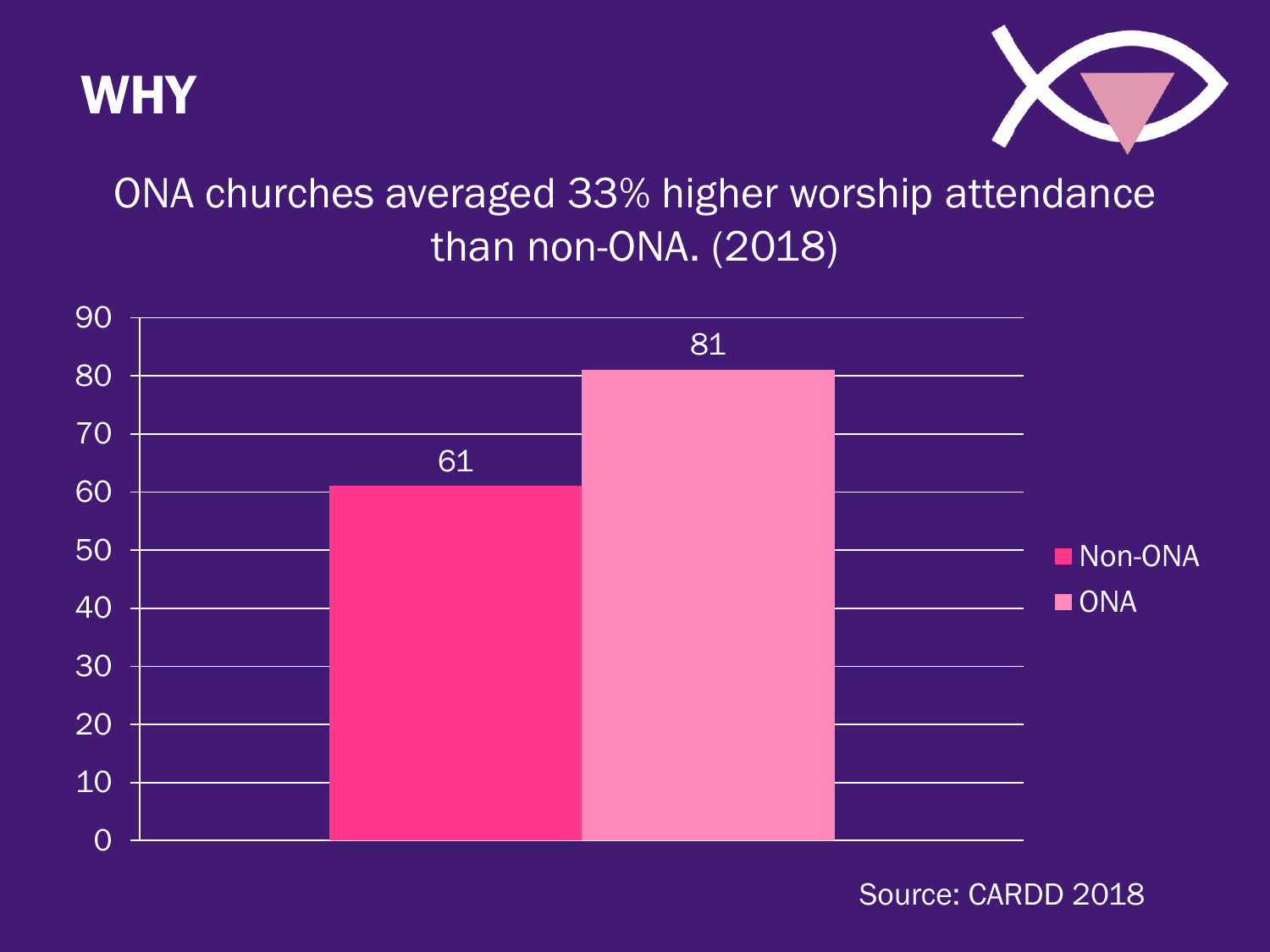



#### ONA congregations report higher budgets than non-ONA (by percentile)

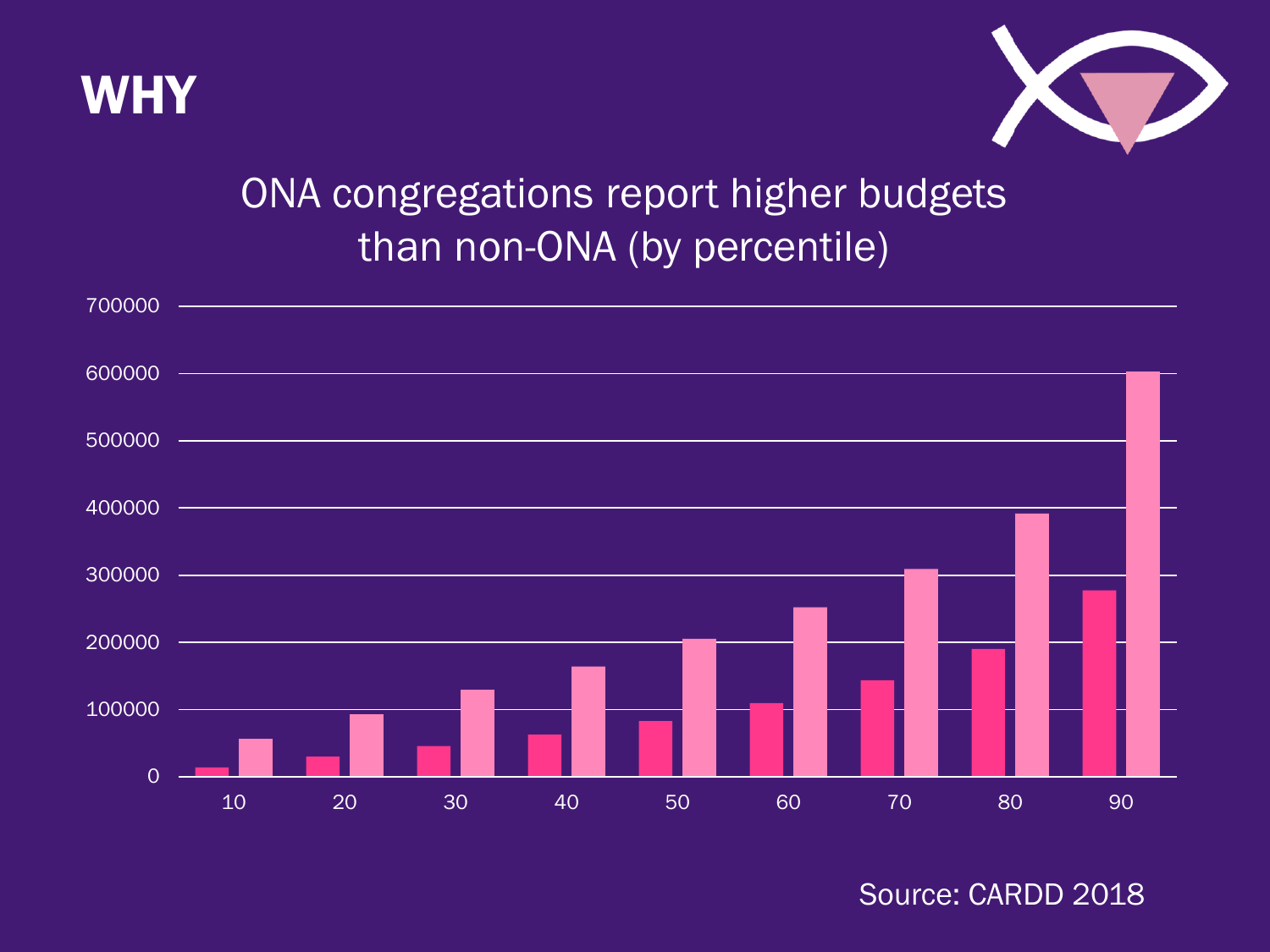

### **WHY**

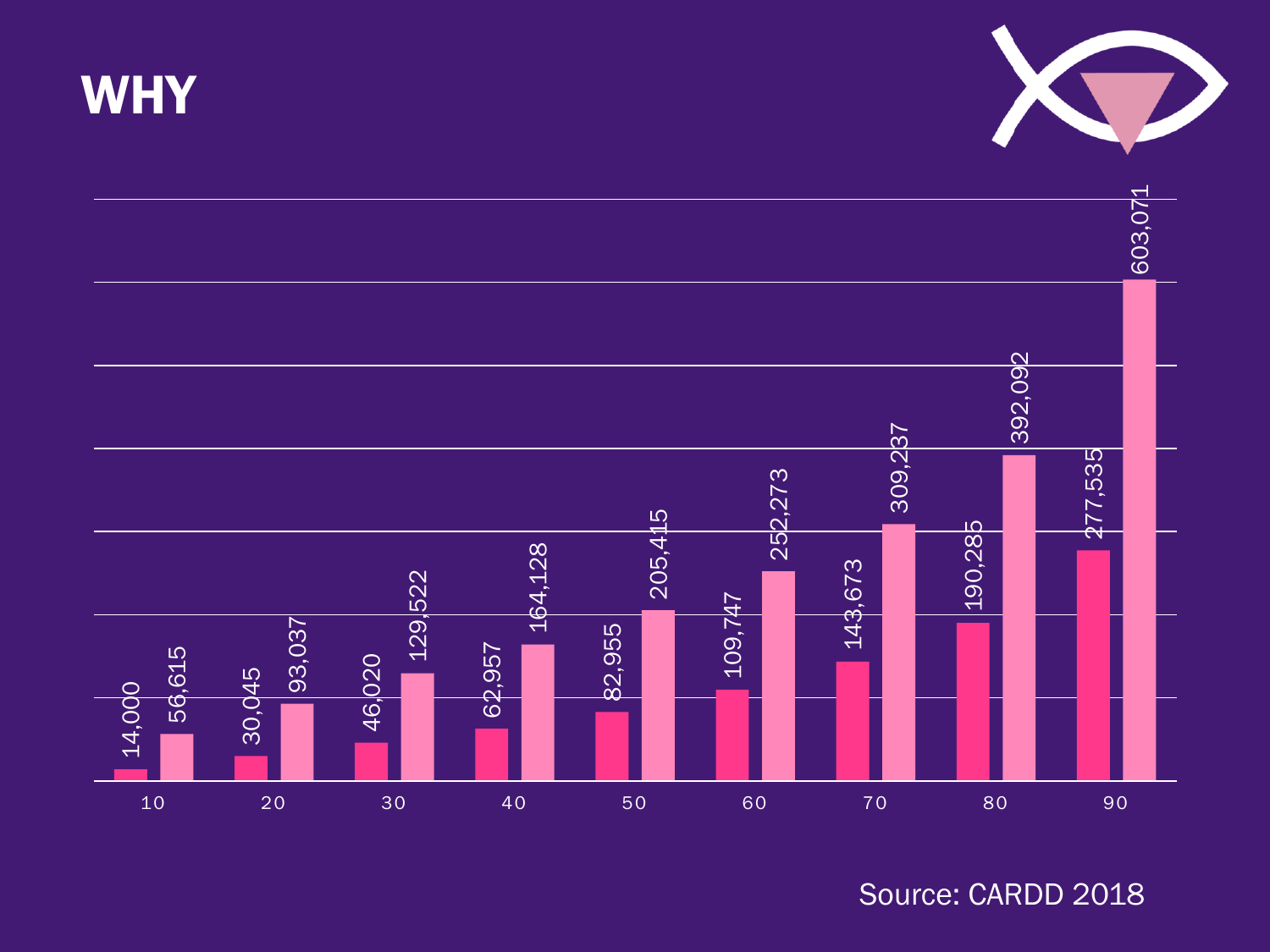



# "But, Andy, won't we become a 'gay church?'"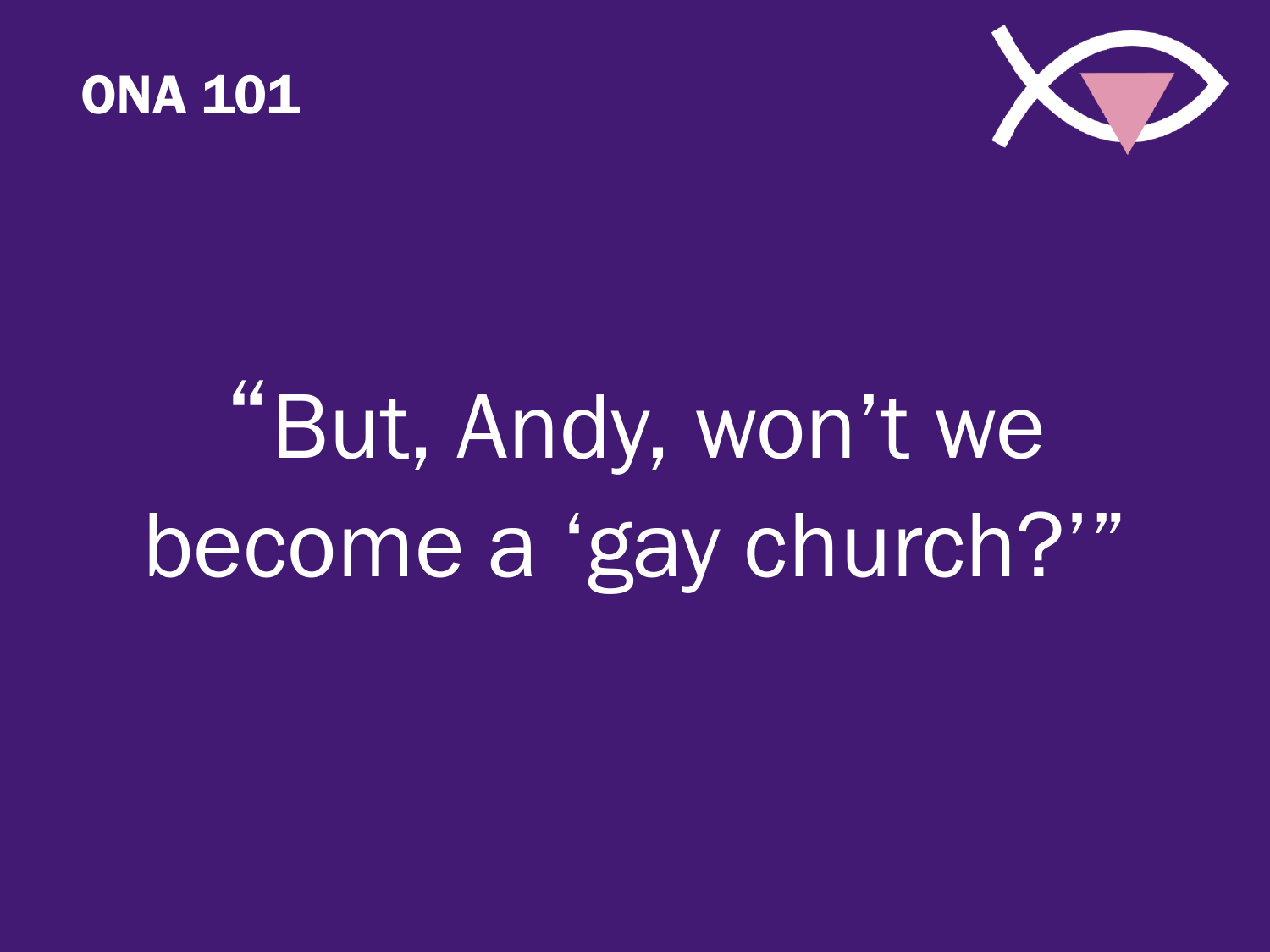

## The growing edge for many new ONA churches: young heterosexual adults who identify with ONA values (especially couples with children)!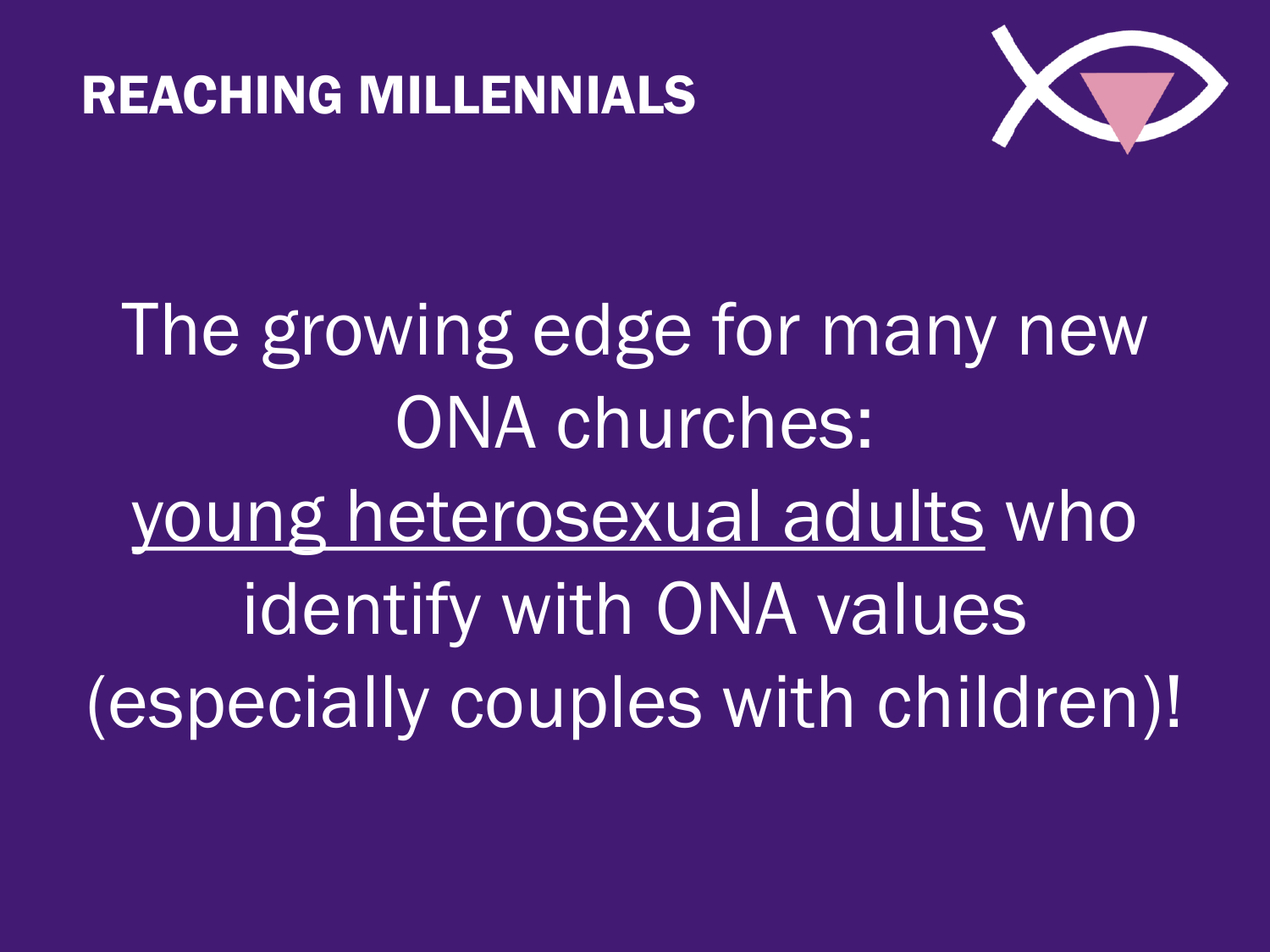

One-third of millennials (ages 25- 40) say they left churches because of homophobic or transphobic practices and teachings.

(Source: Public Religion Research Institute, 2014)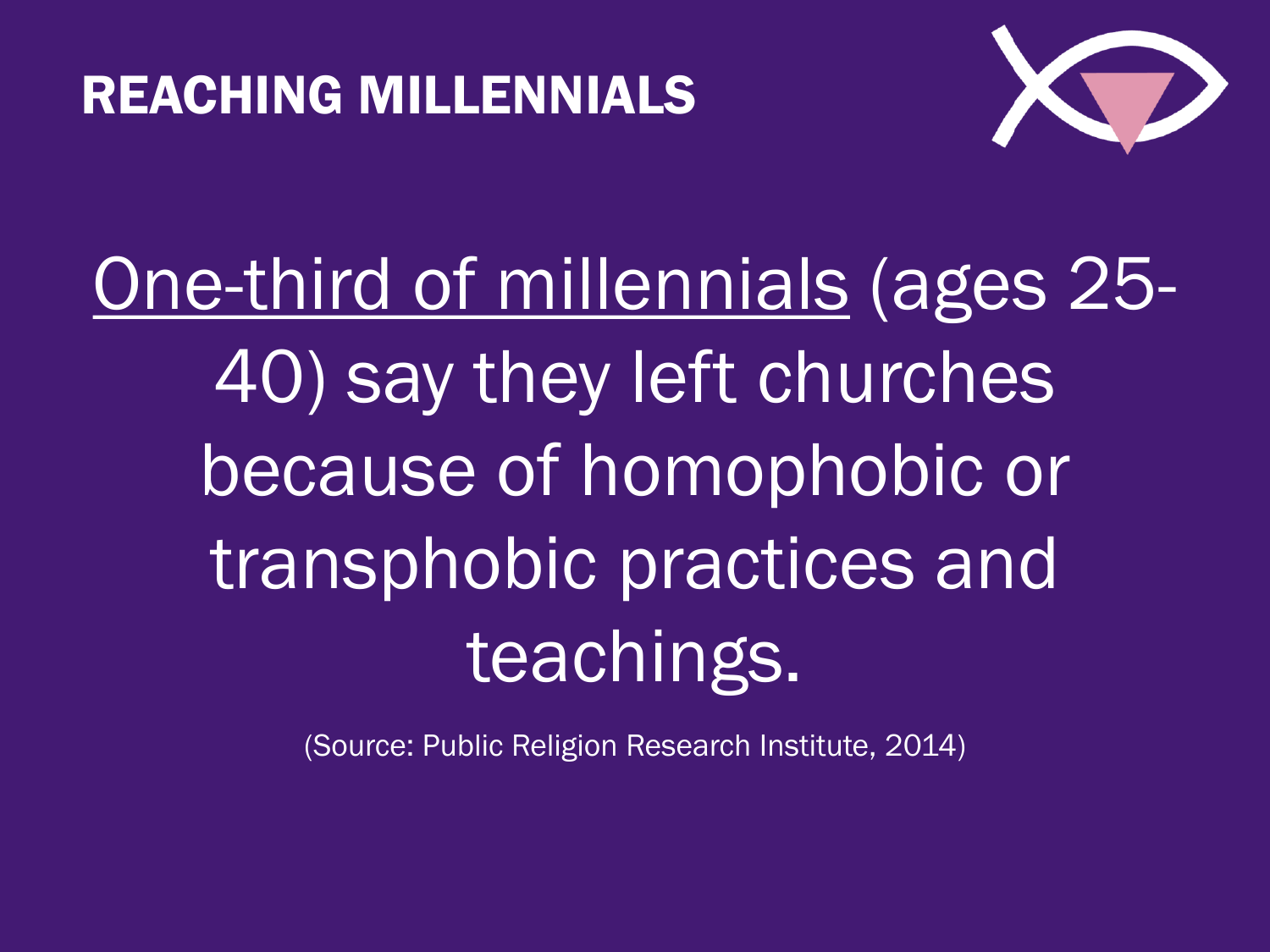## REACHING MILLENNIALS



#### Of 76 million millennials, 15.2 million identify as LGBTQ



(Source: GLAAD, 2017)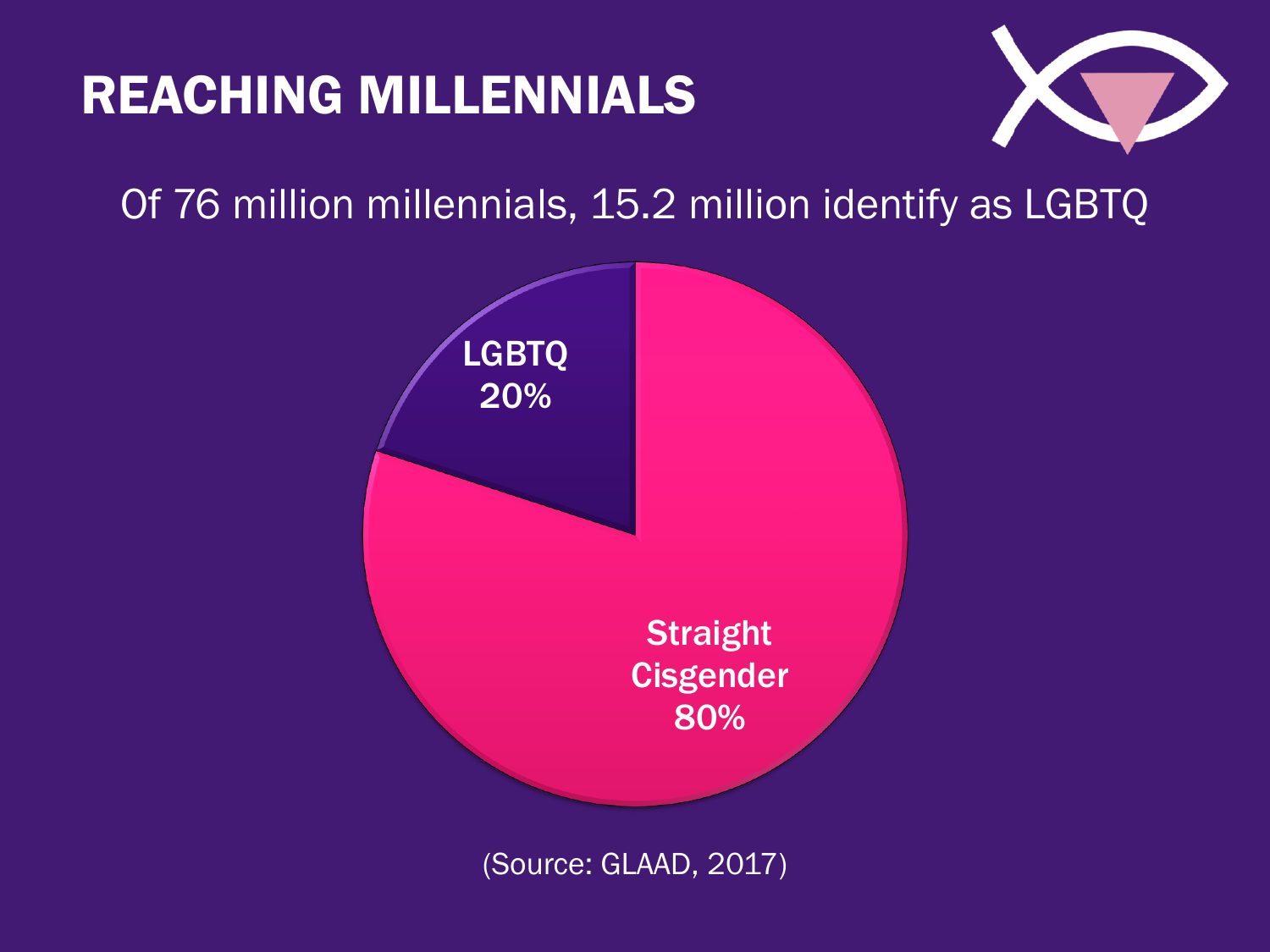## REACHING MILLENNIALS



#### Most millennials support marriage equality

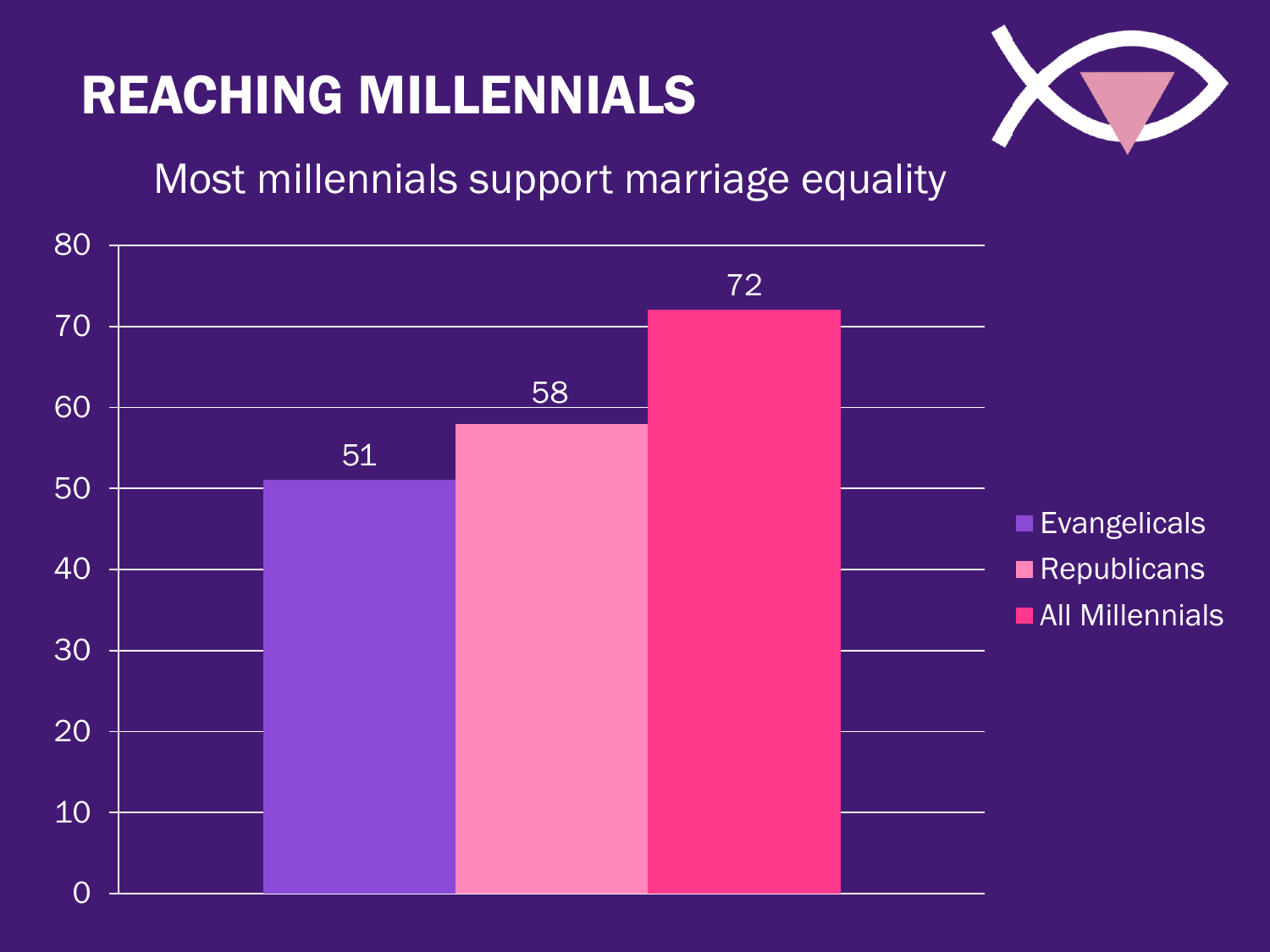

So, a confident and well-informed welcome to LGBTQ seekers also welcomes straight millennials and the younger "Generation Z" (ages 18-24), and therefore can be an essential element of a congregation's growth strategy.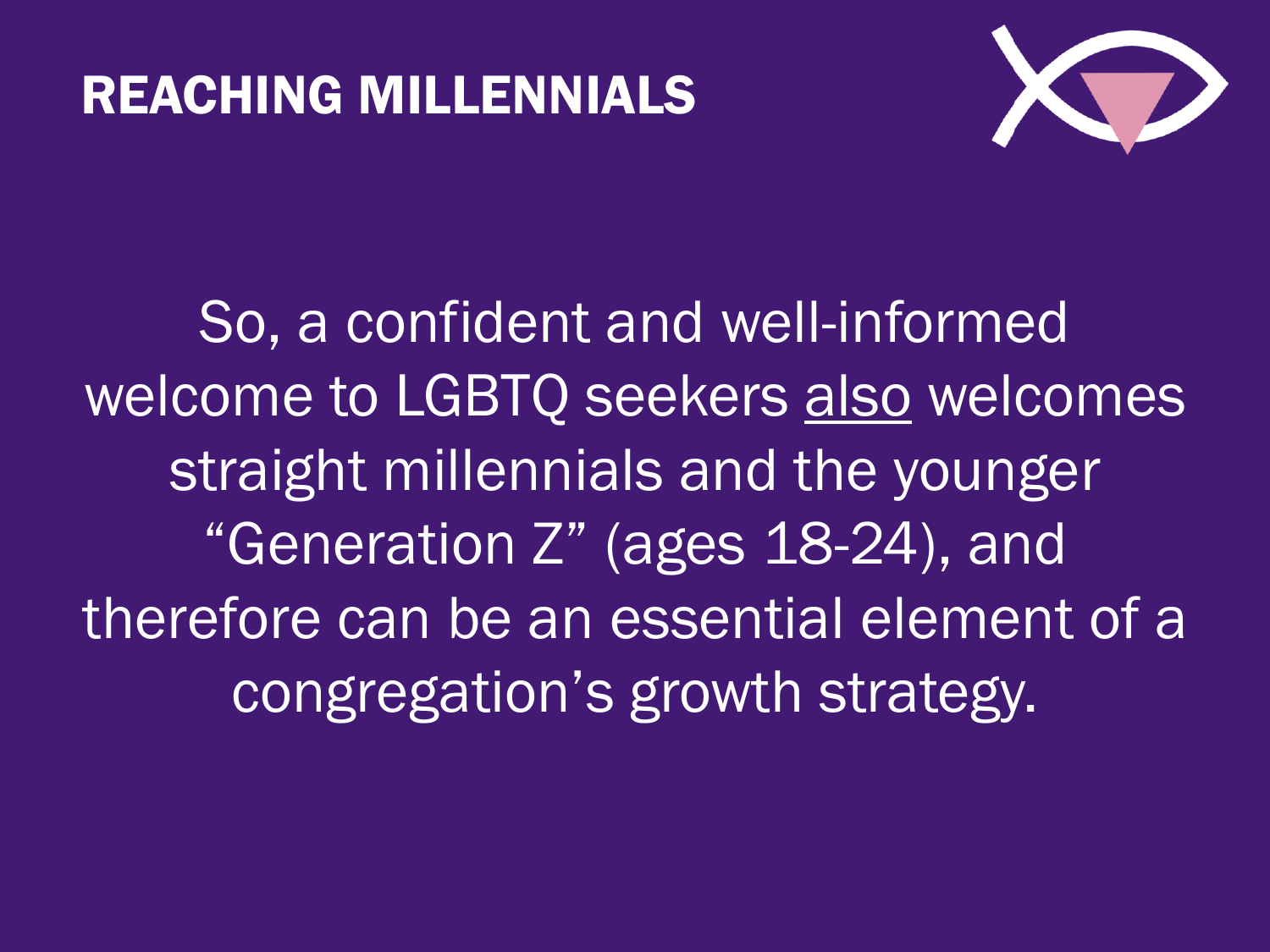

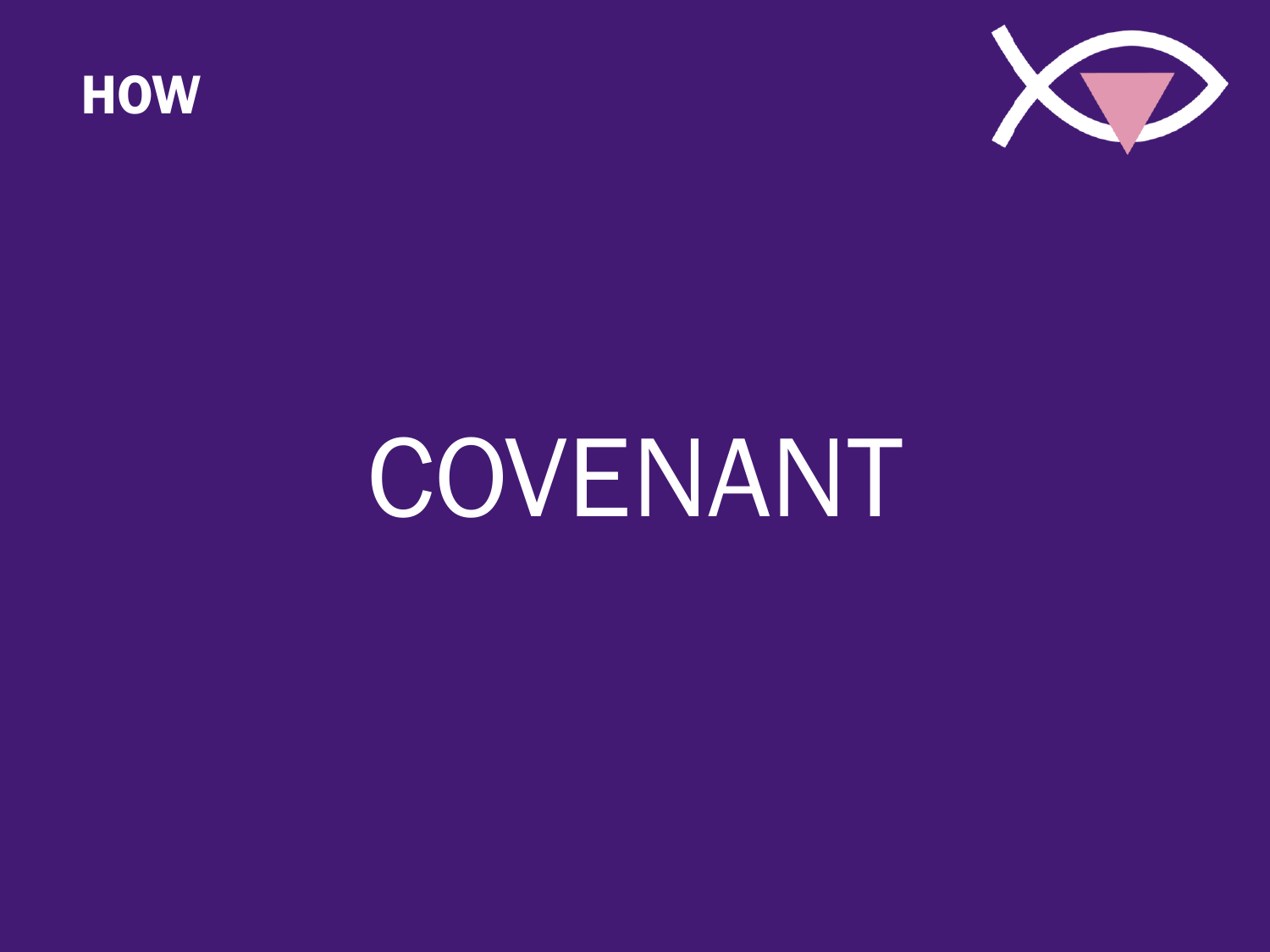

The General Synod ONA resolution (1985) urged congregations to adopt "Open and Affirming Covenants."

But somehow that word was sidelined, and in the past 30 years ONA churches have adopted ONA

- statements.
- **V** declarations.
- policies.
- amendments to by-laws.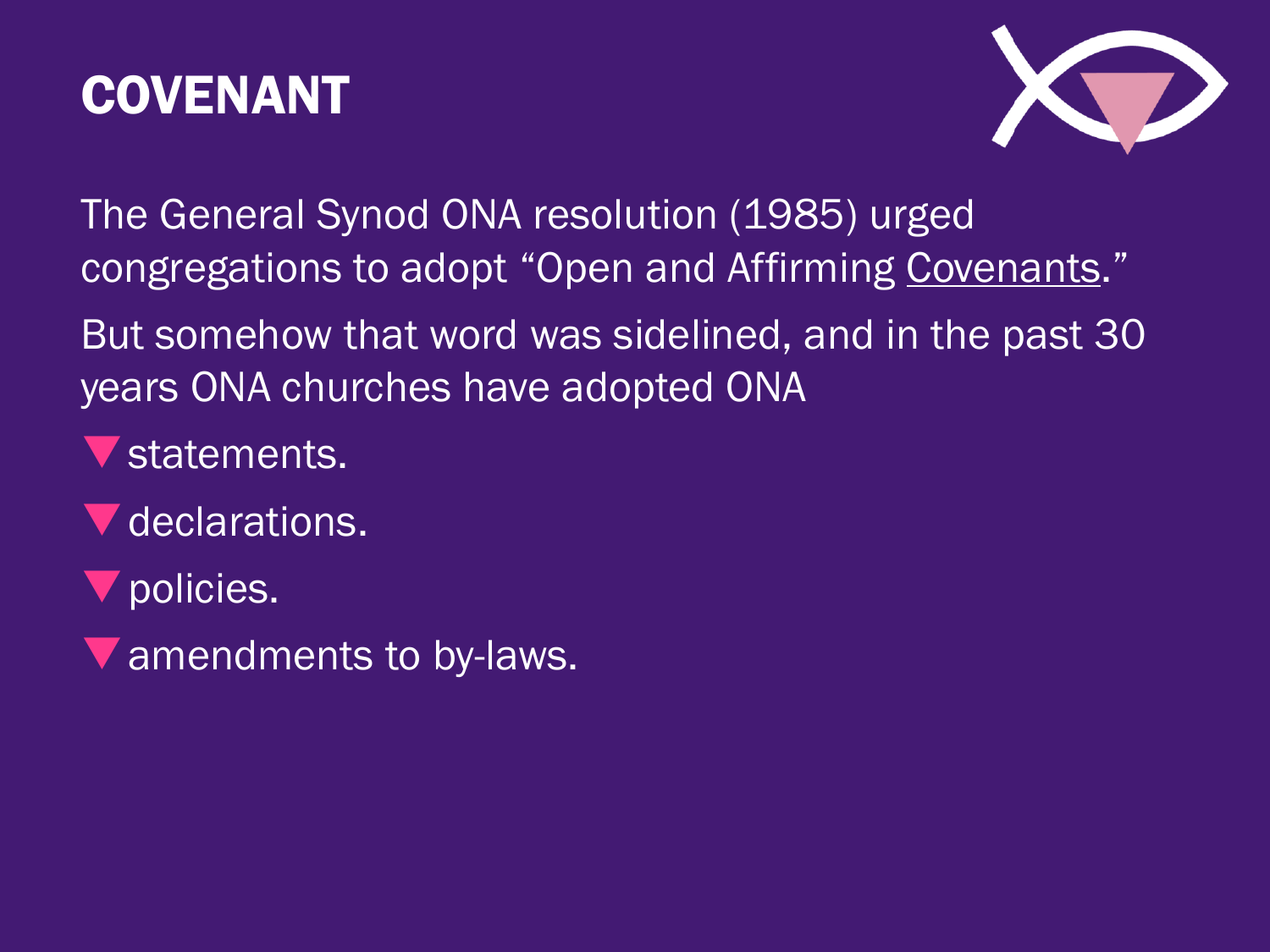



But a congregation's ONA commitment is best understood as a "covenant"—a value deeply rooted in the Bible and in the theology of our Reformed ancestors.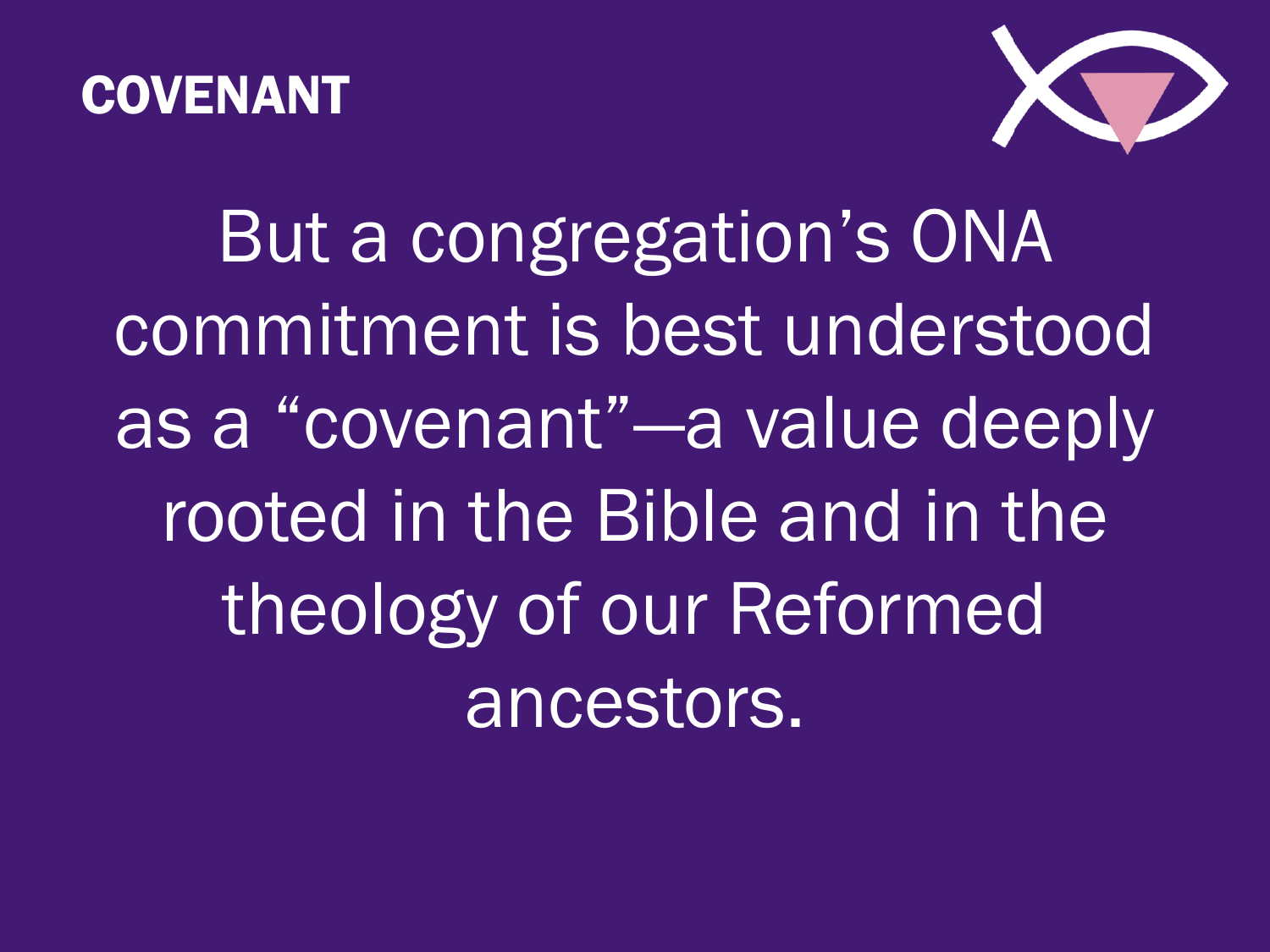



## "Accept one another, just as Christ accepted you, in order to bring praise to God" Romans 15:7 NIV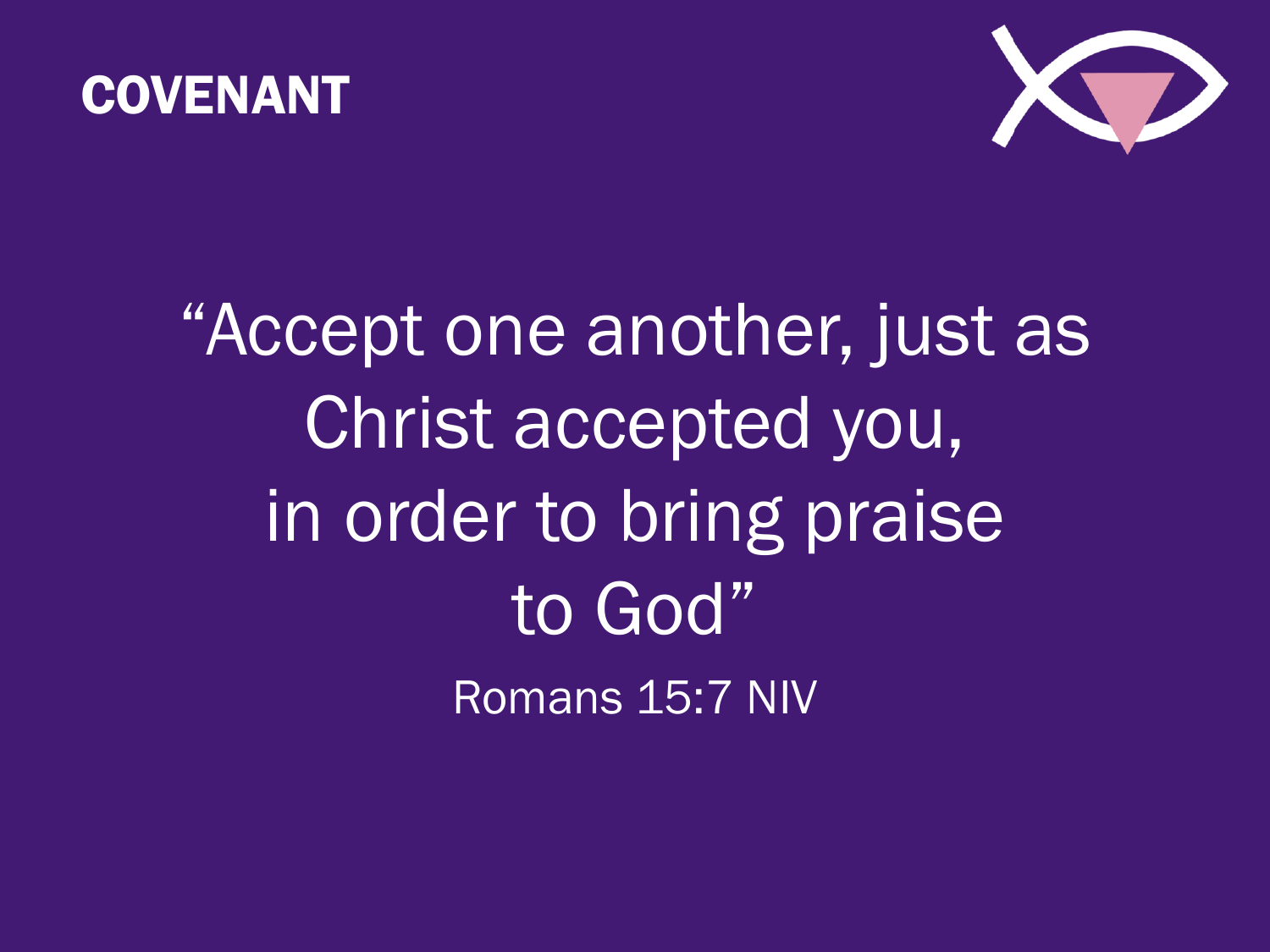



"Acceptance" for Paul is more than a "welcome." The Greek verb he uses means "to take" others into our lives—not a transitory welcome but enduring relationship.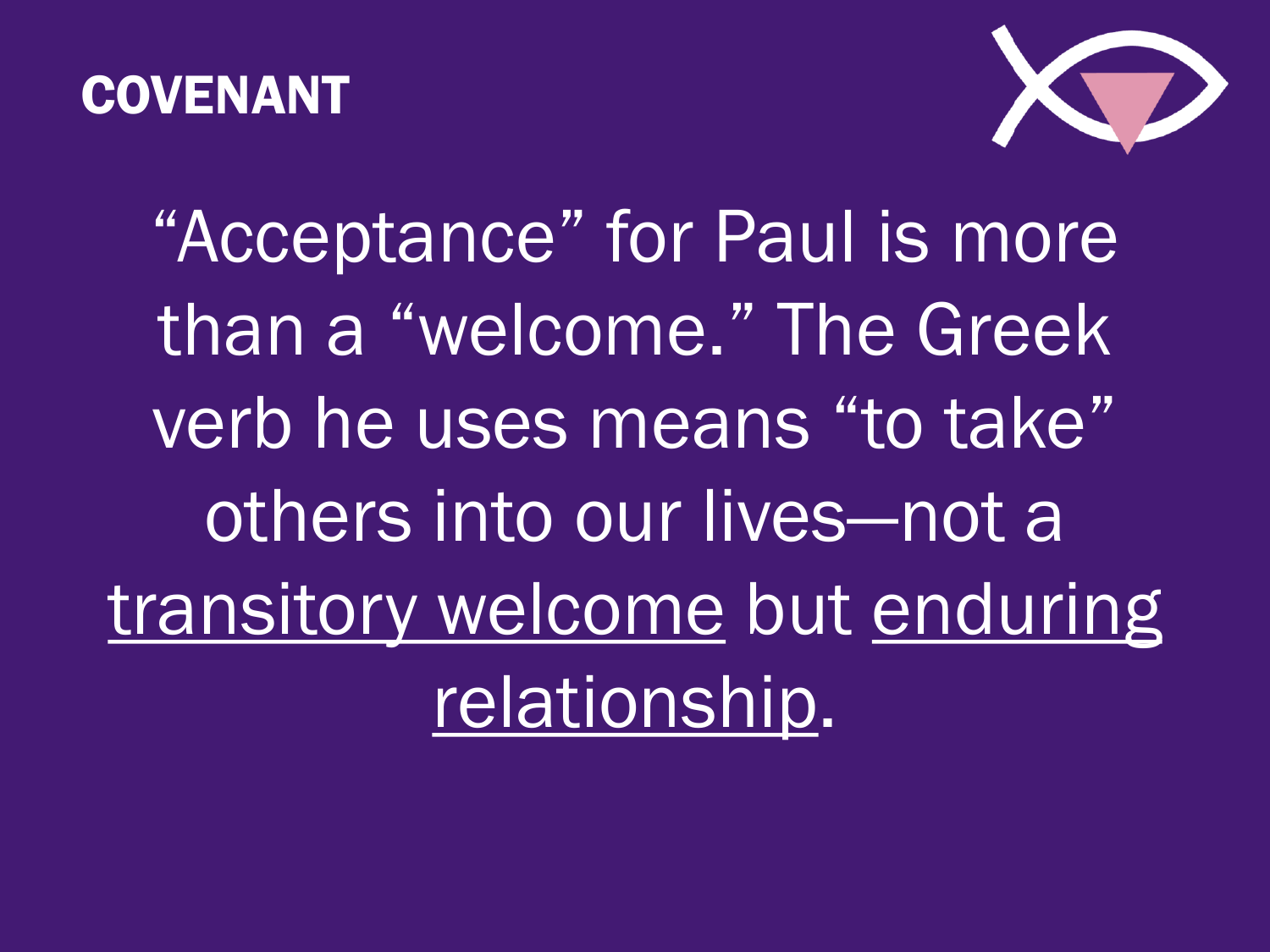



#### John Calvin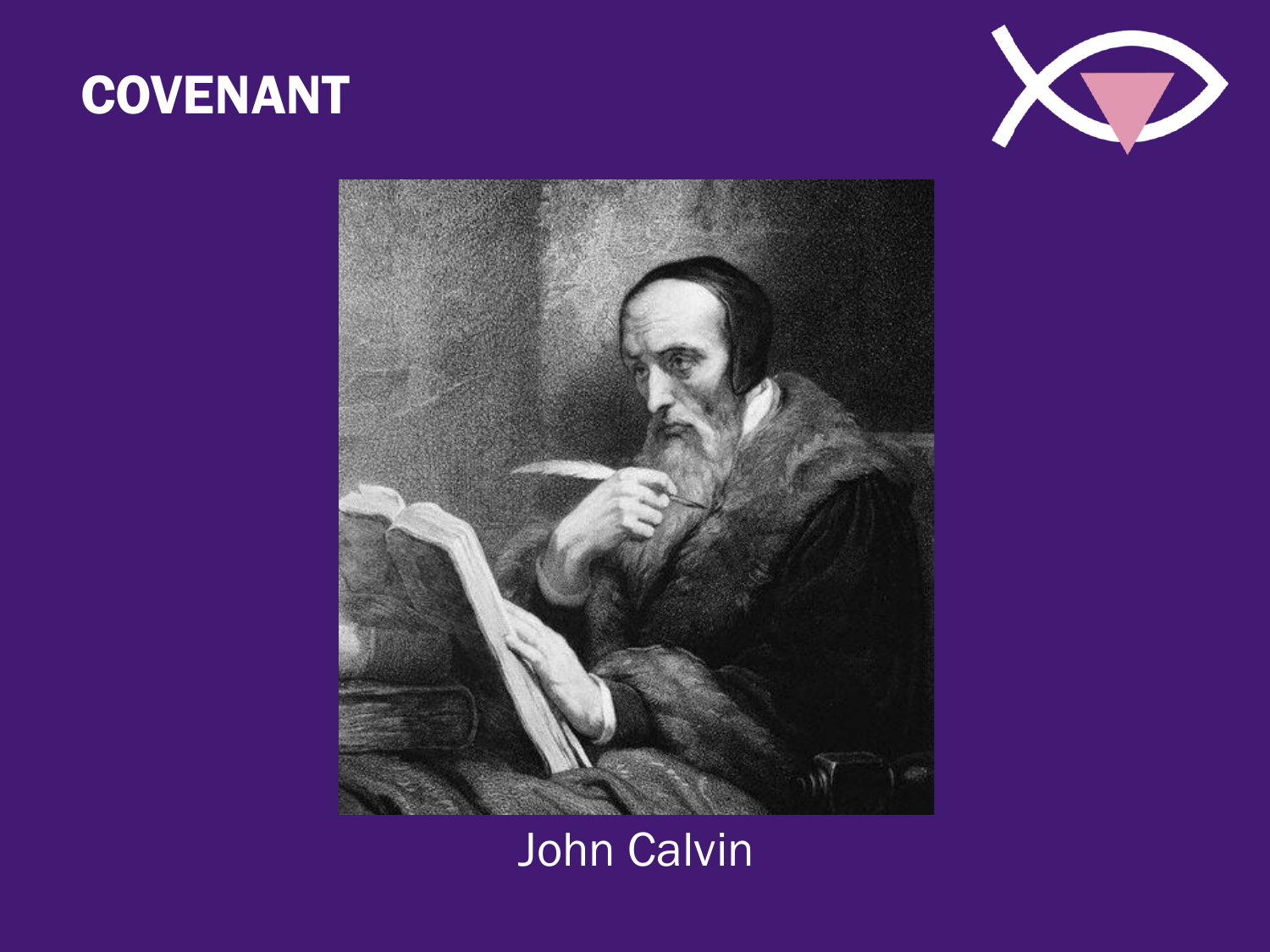



"For Christ, having received, not one or two of us, but all together, has thus connected us, so that we ought to cherish one another." John Calvin on Romans 15:7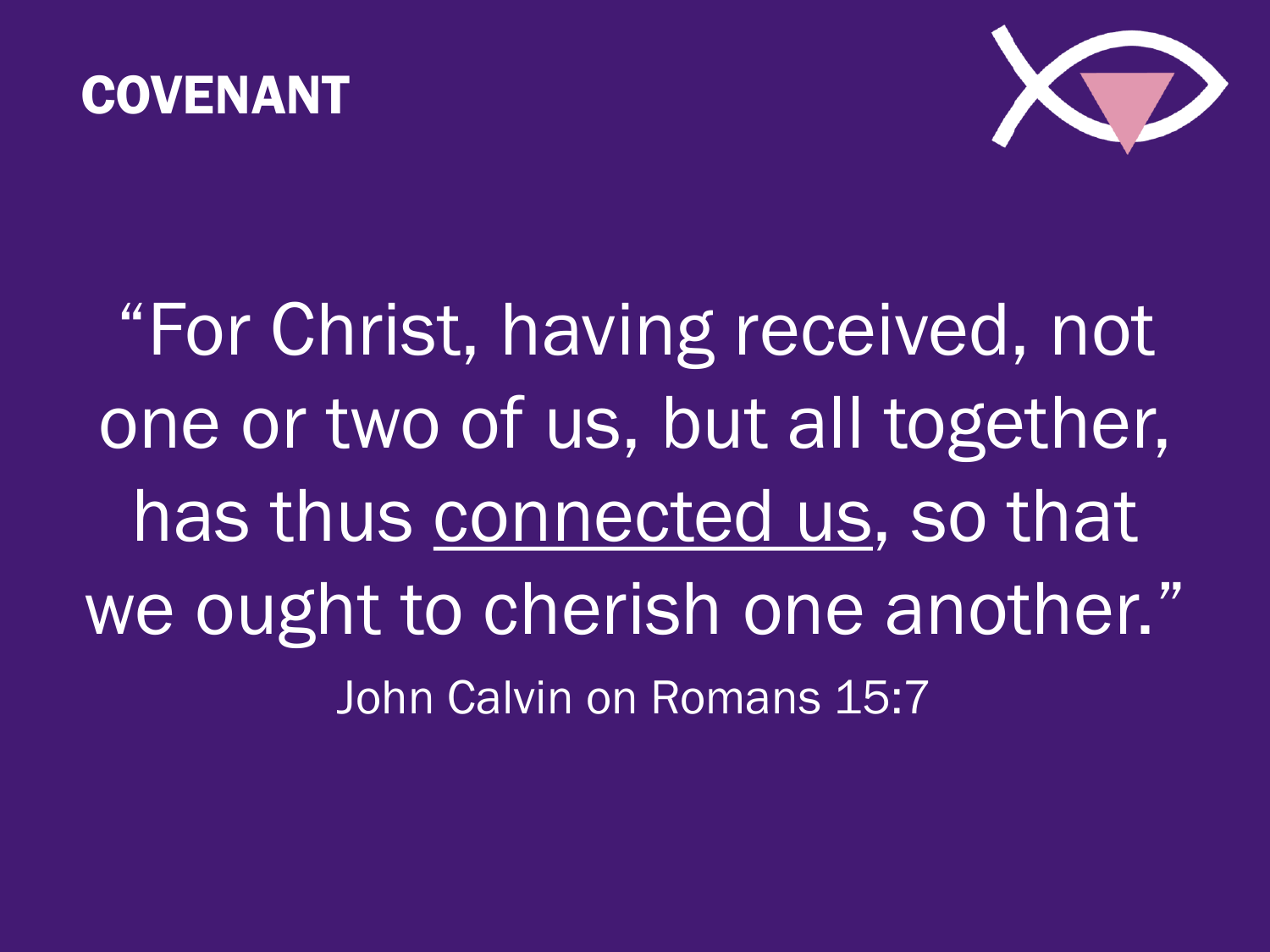

#### So covenants are about connection:

- Mayflower Compact (1620): "[We] solemnly and mutually, in the presence of God, and one another, covenant and combine ourselves together…."
- Dedham, Massachusetts, Church Covenant (1638): "[We covenant] through the help of the Lord to live together in this our holy fellowship according to the rule of love."
- **V** Thomas Shephard (1648): "Members [of the church are] bound to cleave only to Christ, their head … and to one another by mutual love, which they are bound to strengthen and confirm … by a Solemn Covenant."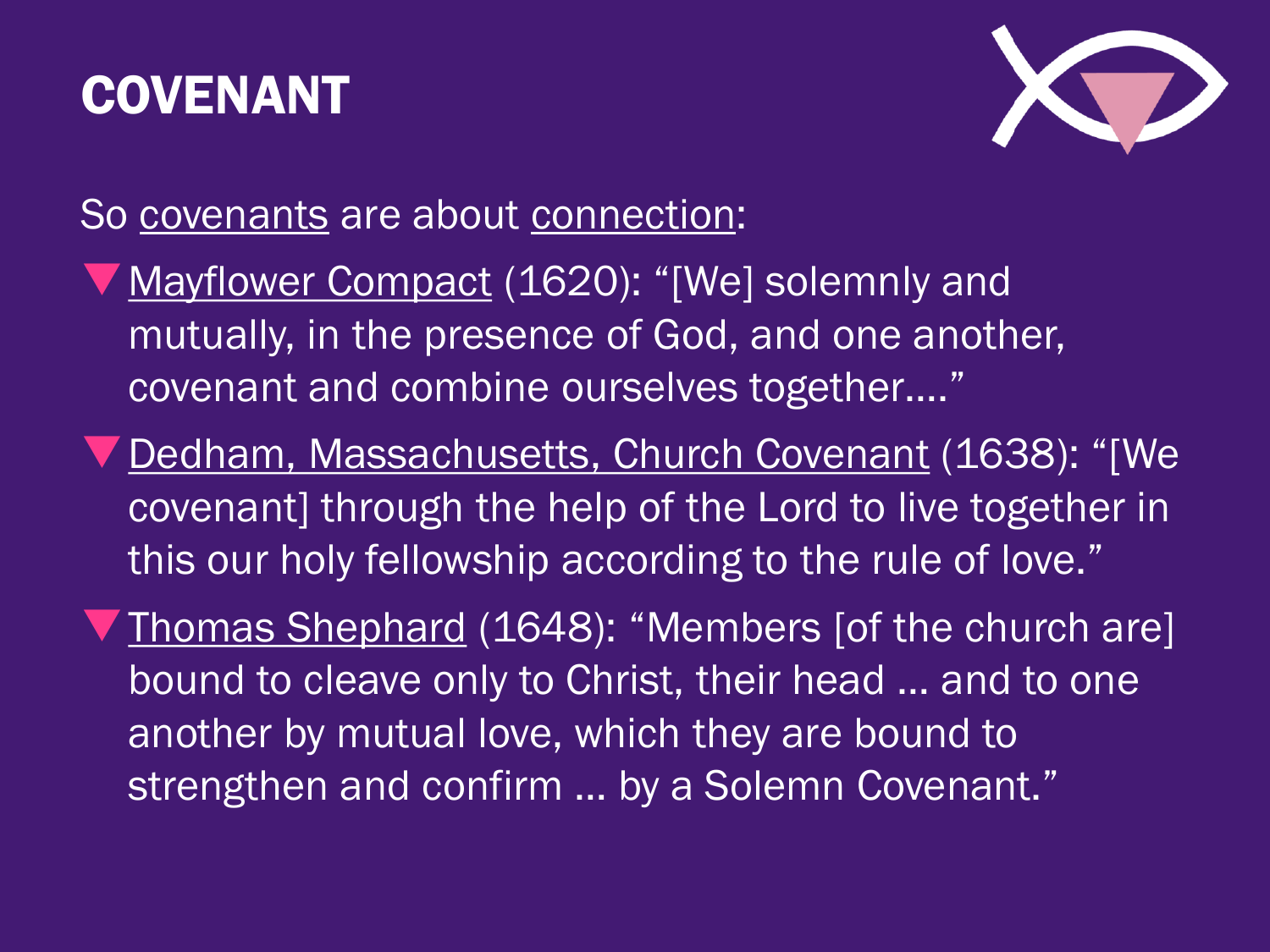

What are the values our ancestors in faith associated with covenants?

- **V** connection
- **V** mutual love in community
- experience of God's presence
- listening to God's word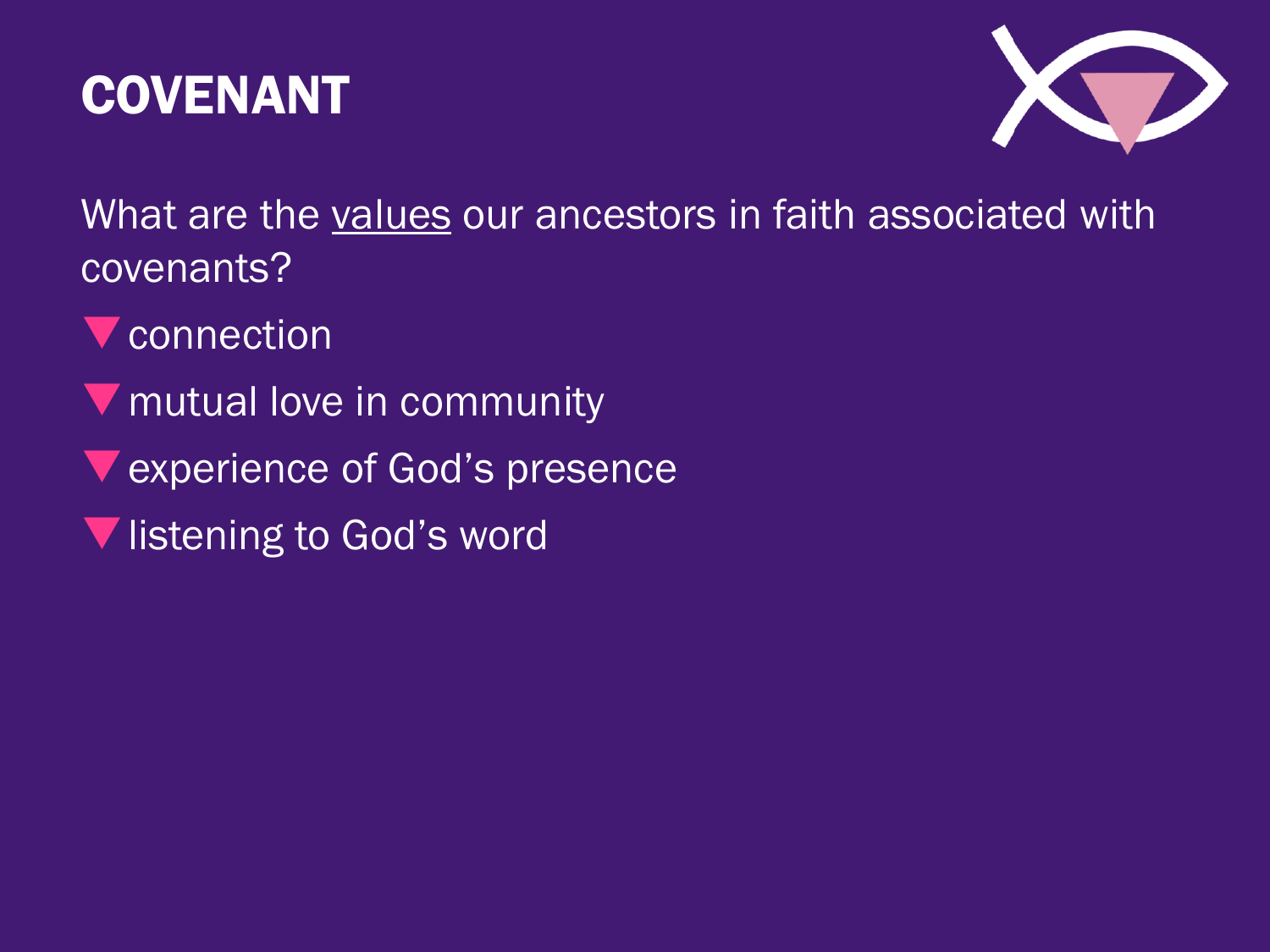

A congregation's journey to an ONA covenant begins with *listening:* to the Word of God in the Bible and in the stories we share with each other. "Holy listening" in 1638 helped the Dedham church discern their future as a congregation. Your personal stories will open hearts and minds as you continue on this journey of discovery.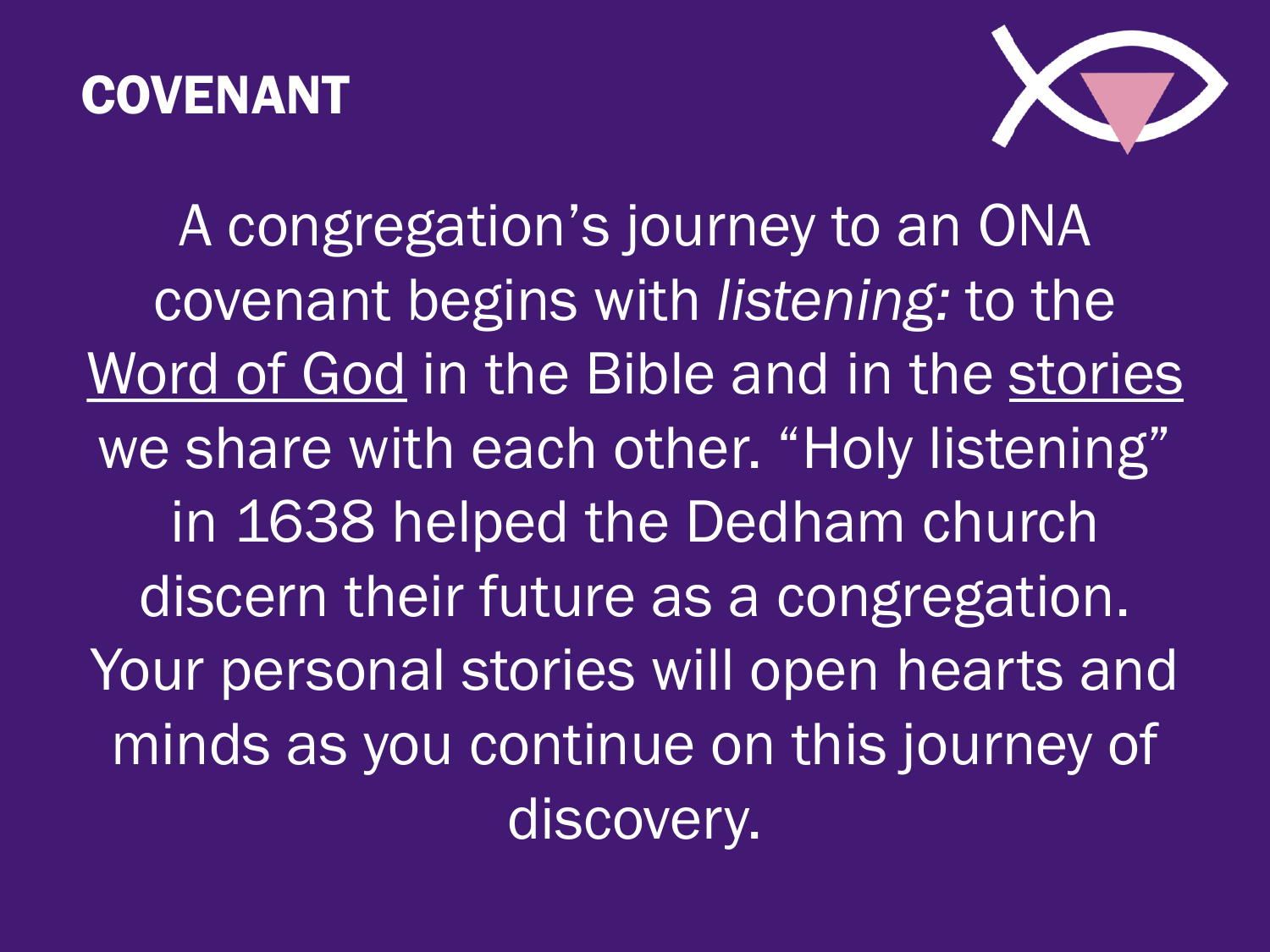



That means an Open and Affirming covenant is Bible-based. Churches become ONA not in spite of, but because of the Bible. An ONA journey focuses on Biblical values members of your church hold in common.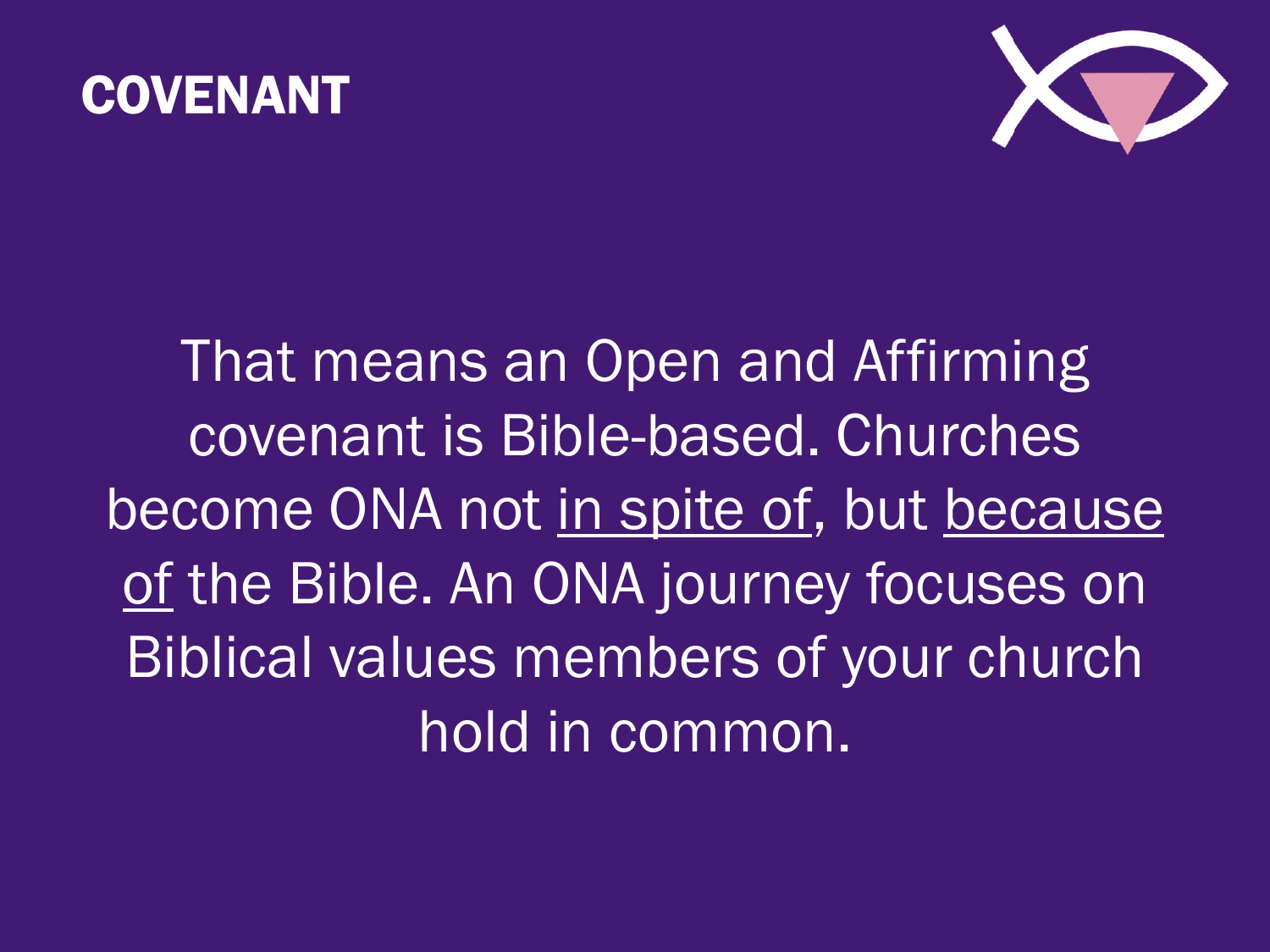

Your members already know how to be a welcoming congregation:

- $\blacktriangledown$  gathering around a sick member who needs care and comfort.
- **V** supporting married couples and sharing their joys.
- welcoming children into the congregation.
- recognizing the joys and sorrows of members in public prayer, celebrating anniversaries and other life-events.
- Members of your congregation already know how to welcome and support each other! An ONA commitment simply deepens a church's ministry of caring.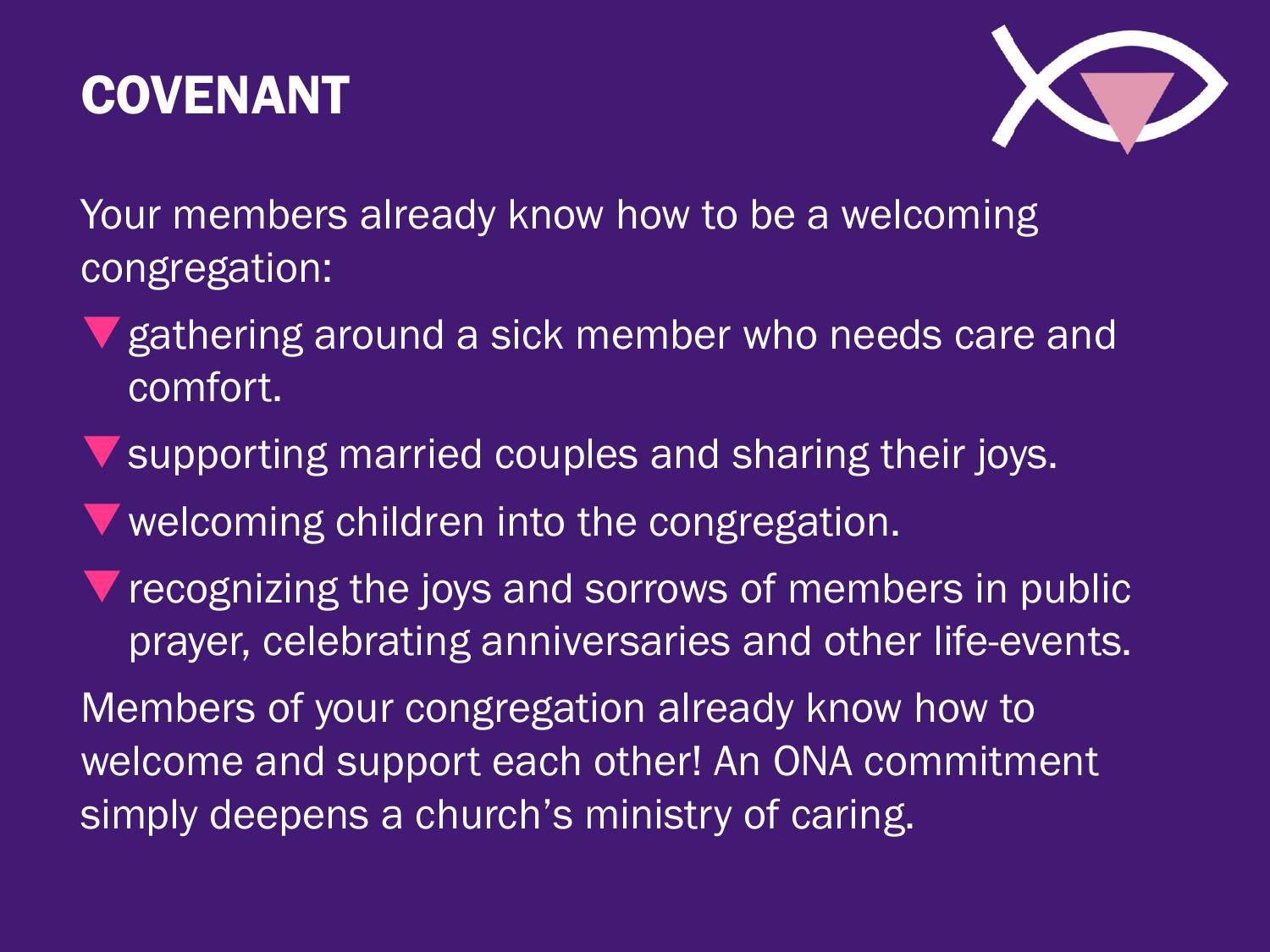



## Covenant=Blessing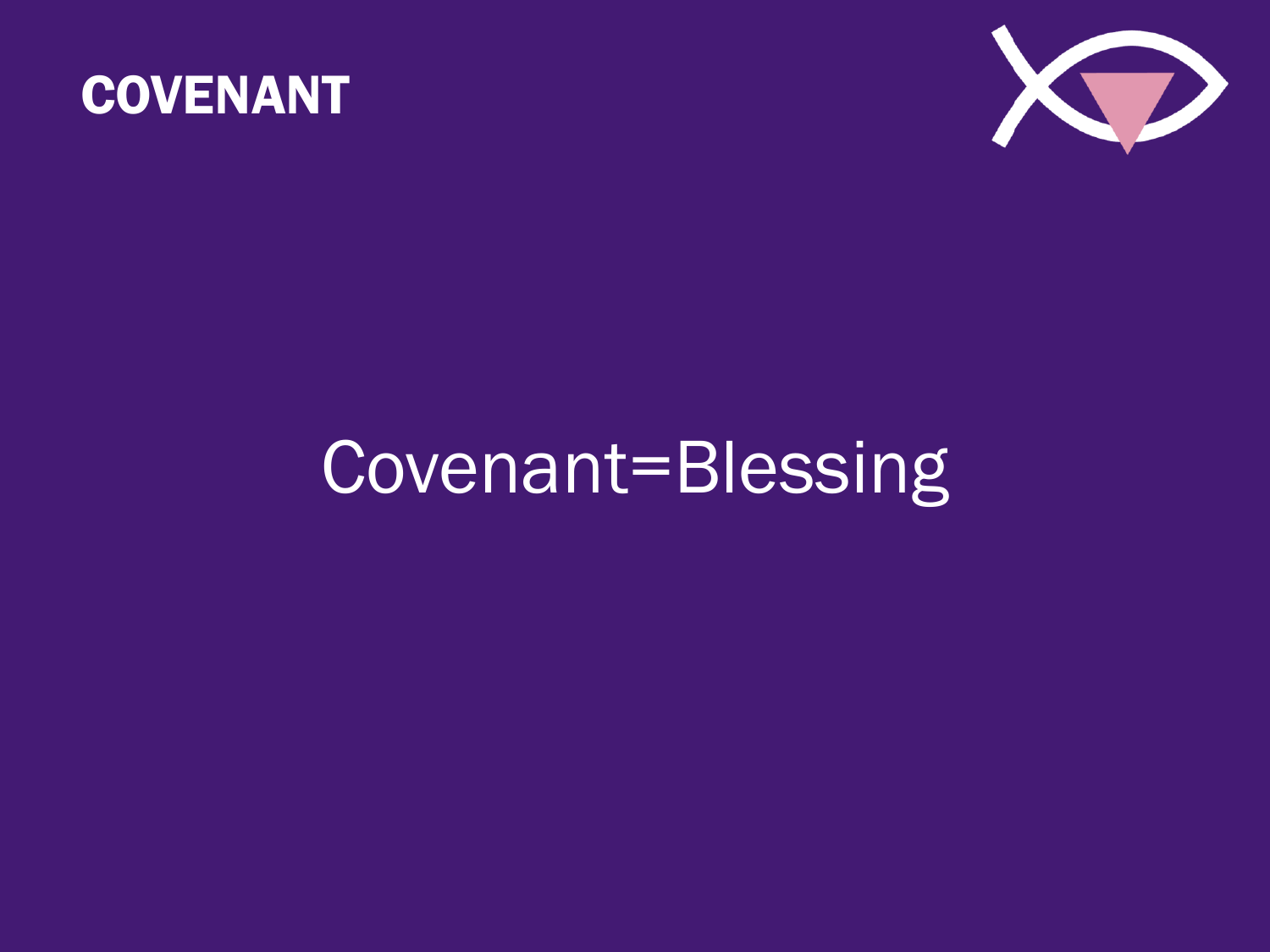

The journey towards an ONA covenant can:

- **V** deepen your relationships with God and each other.
- open doors to new ways of living in faithful response to God's plan for your church.
- **V** revive your congregation's passion for mission and ministry.
- **V** Enrich your congregation with the gifts of LGBTQ members.

In other words, your Open and Affirming covenant is not only for your LGBTQ neighbors, but also for you. It's a path that can revive your church and create new possibilities for mission, ministry and evangelism.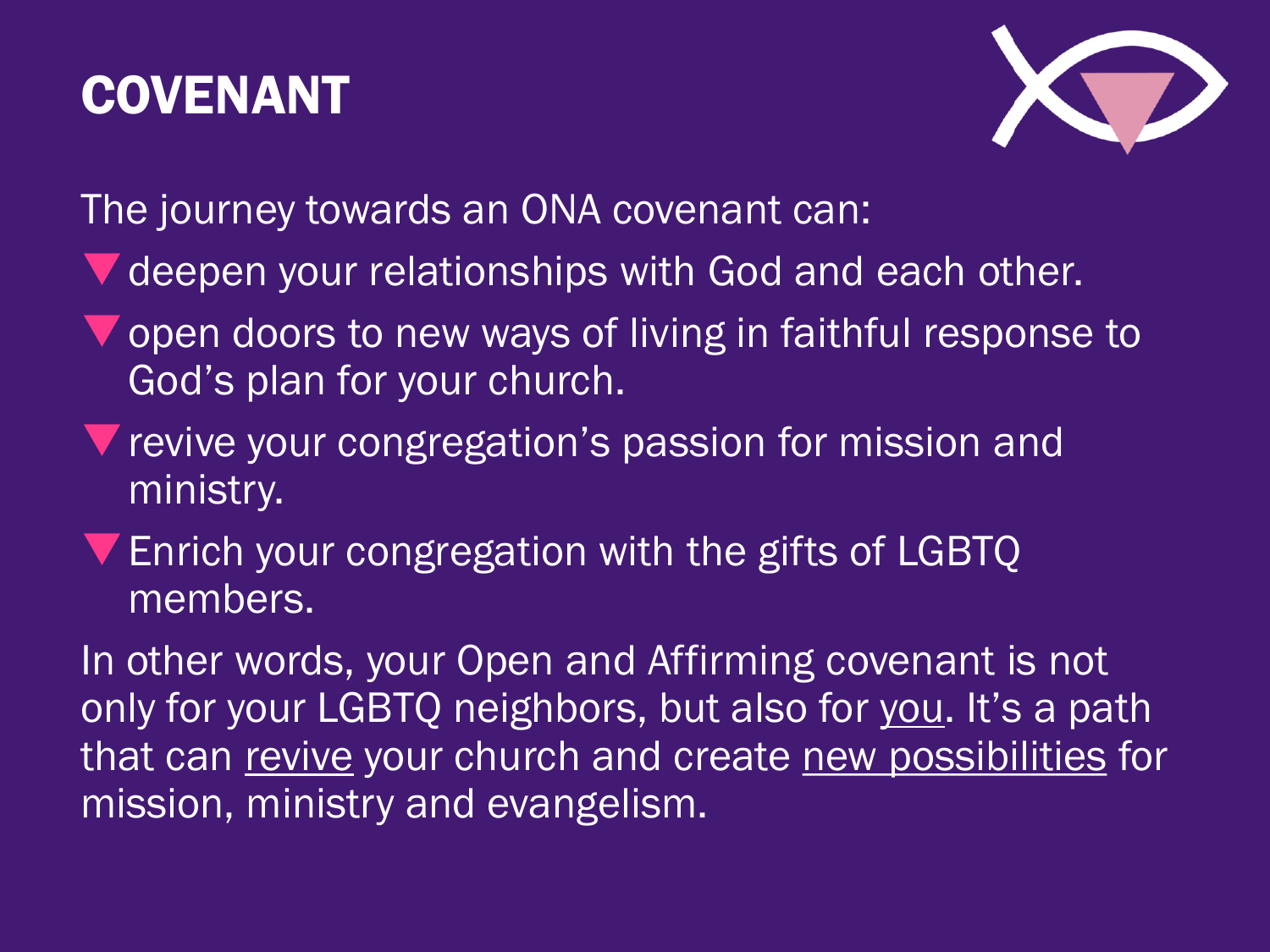



## ONA Covenant=Revival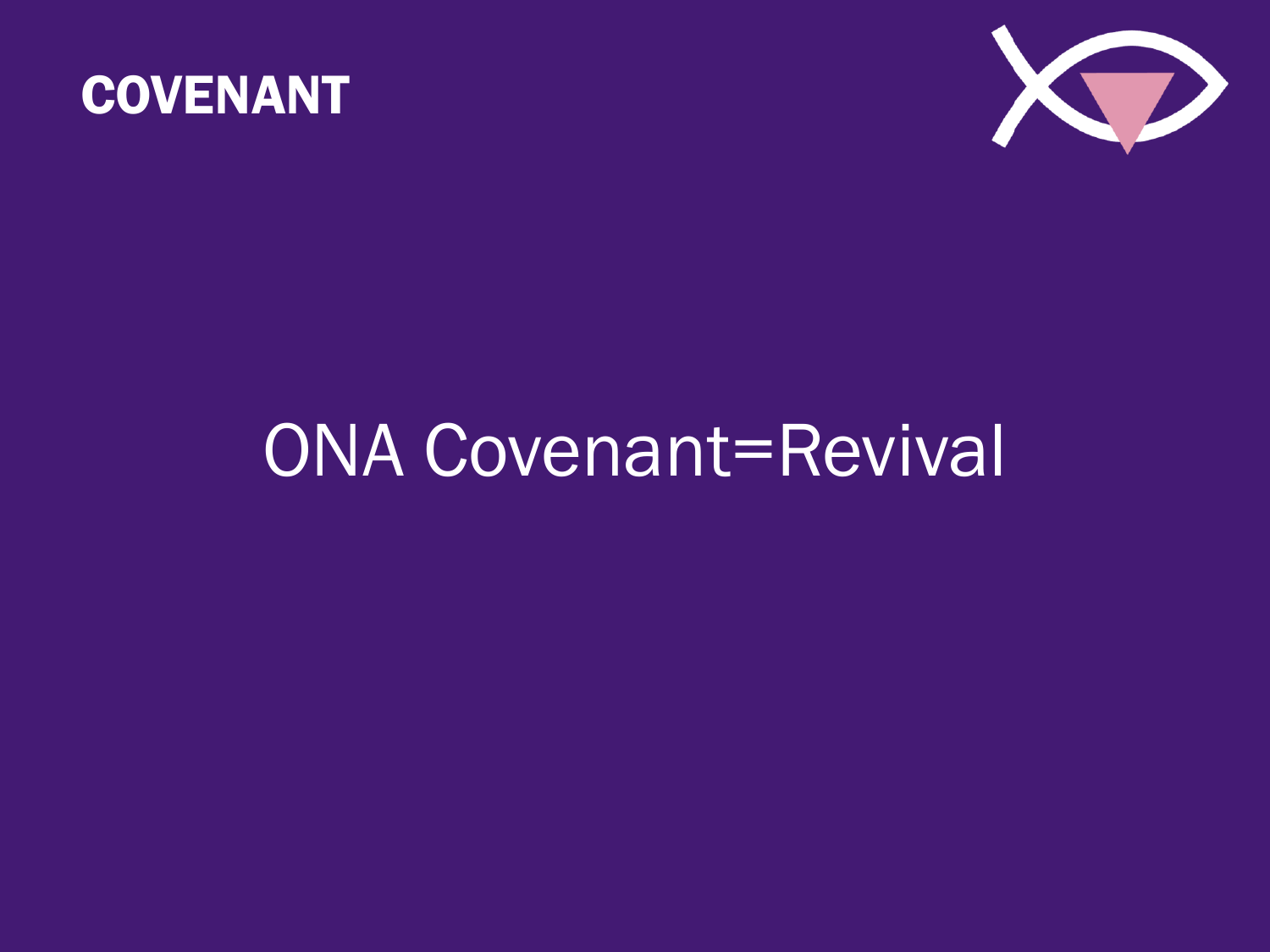



## And because this is a journey the congregation is taking "in the presence of God" (Mayflower Compact) every step begins and ends with prayer.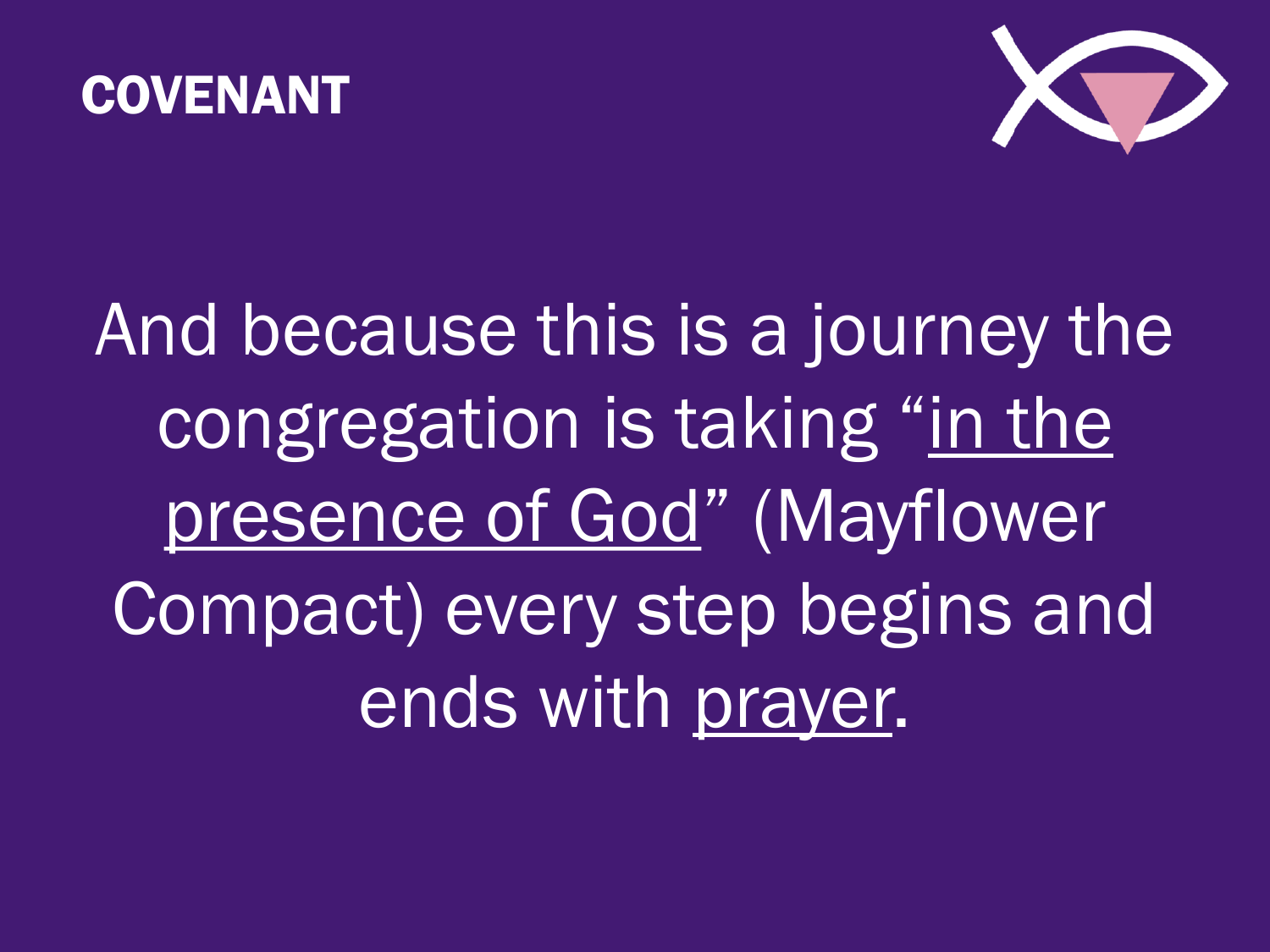



# HOW?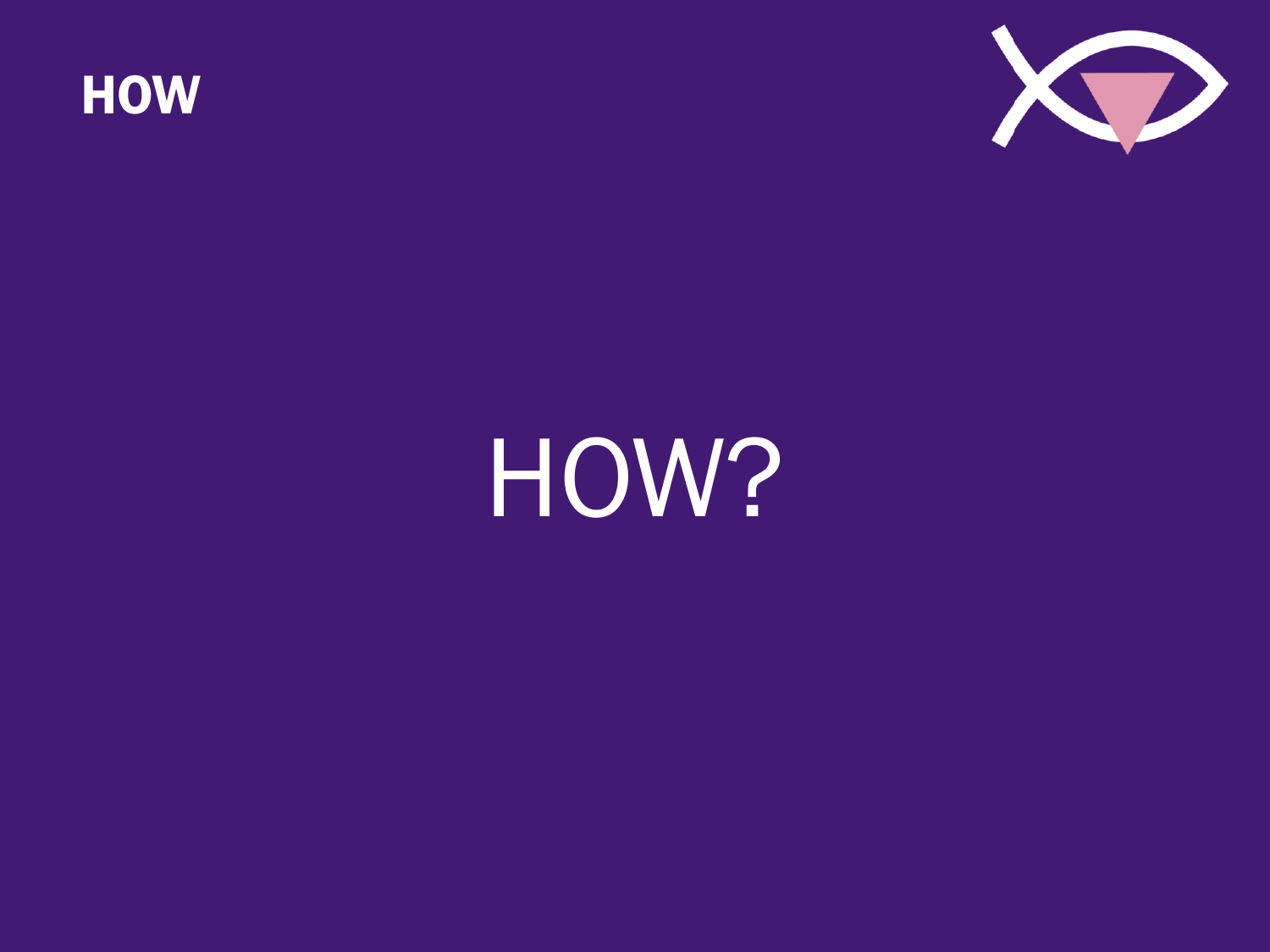



## "Graceful Engagement"

openandaffirming.org/graceful-engagement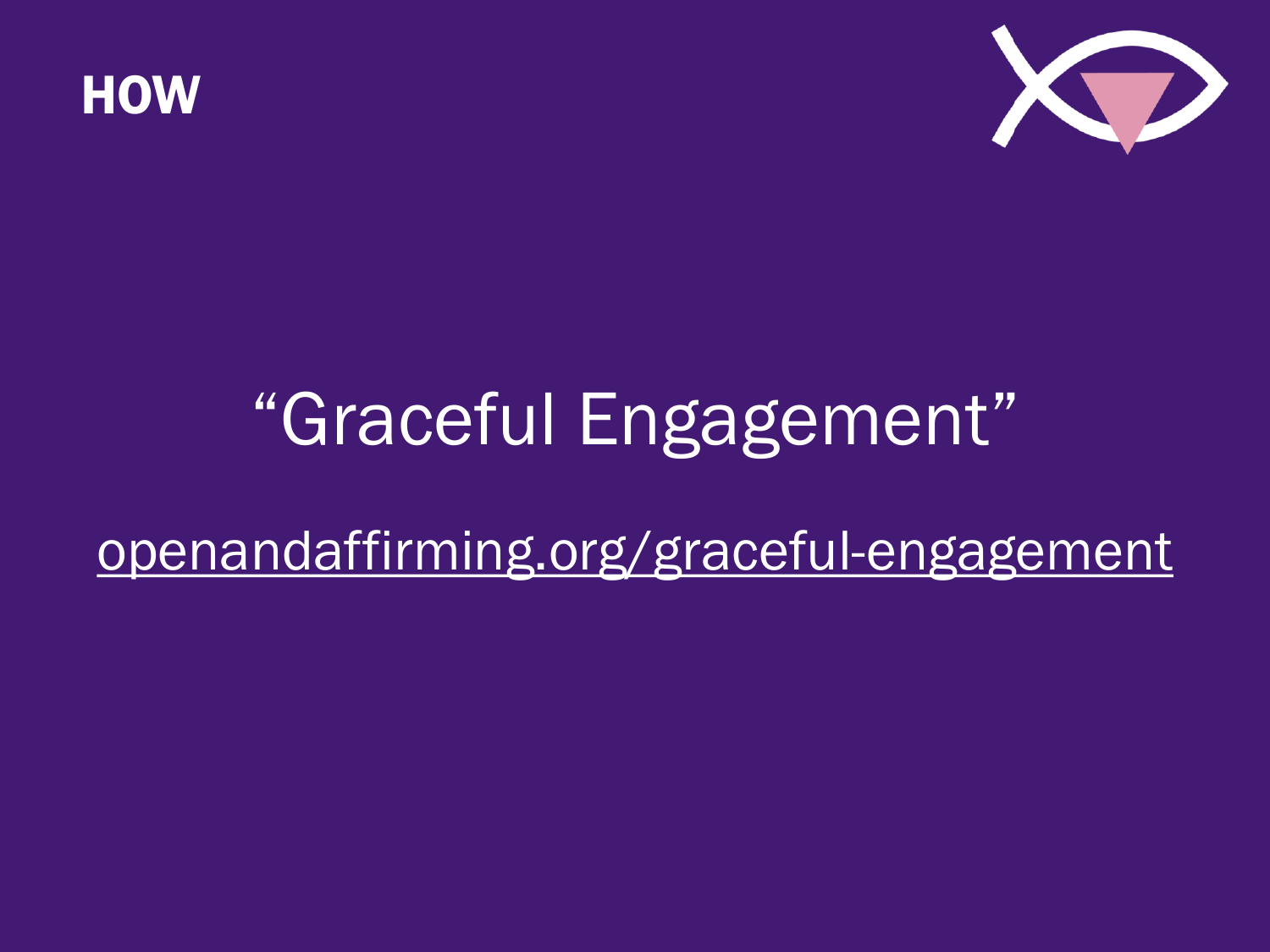### **HOW**



"Grace" in Reformed tradition is the selfgiving of God. God's grace is generous, radical and liberating, and calls us into community where we can be grace-ful to others.

"Engagement" means that we choose to stay in relationship even when conflict threatens to separate us.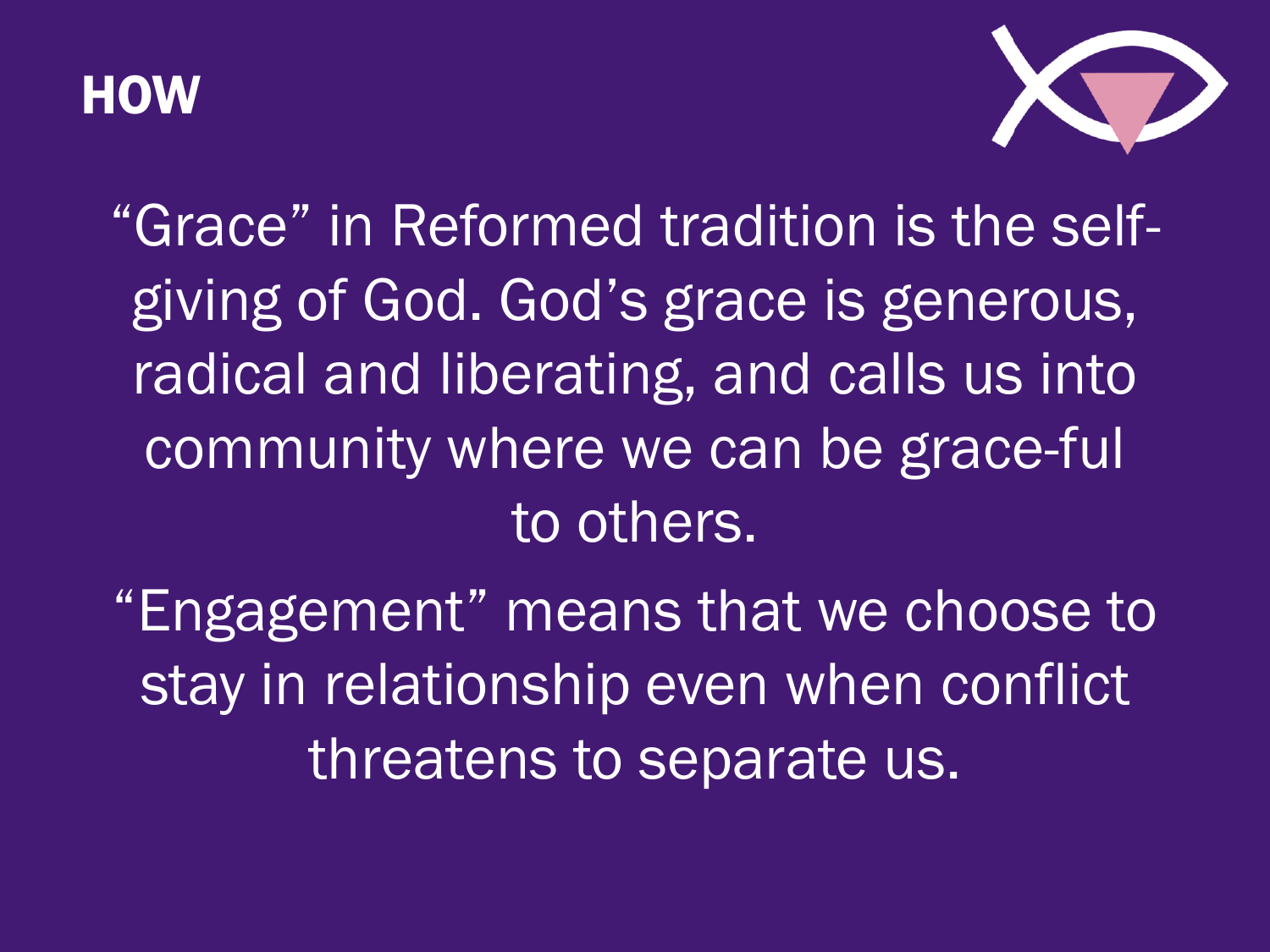



So, "Graceful Engagement" as the foundation for an ONA experience means that we accept each other as God accepts us, forgive each other as God forgives us, and remain faithful to each other as God is faithful to us.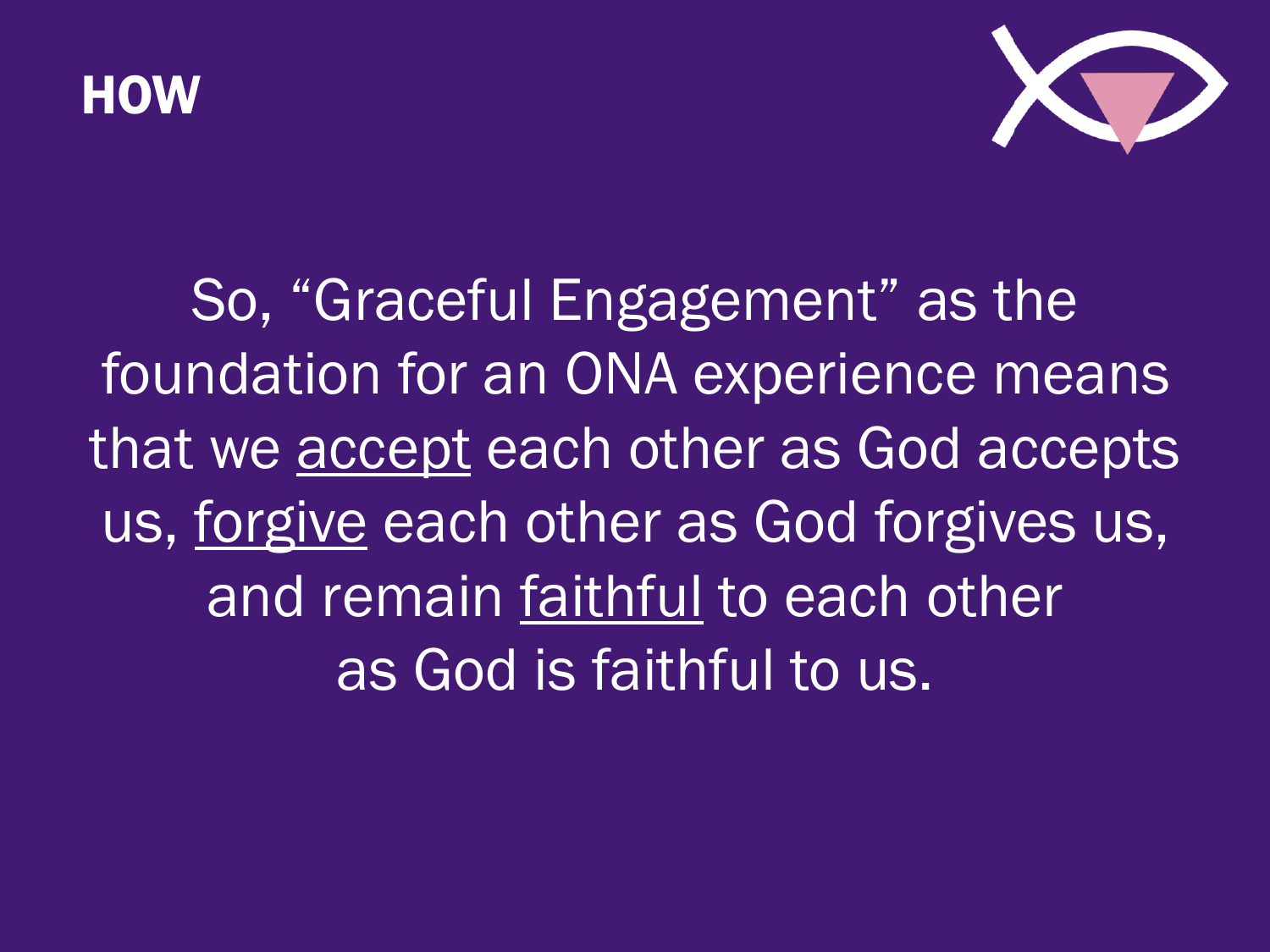



Three applications of "Graceful Engagement" in your ONA experience:

1. A successful ONA process should build consensus and reduce conflict.

*Goal: to unite, not divide the congregation.*

2. Everyone should feel safe, and everyone should be heard with respect.

*No one should feel they've been shamed into silence.*

3. Every congregation is unique. *The BIC Toolkit helps you plan an ONA process that works for you.*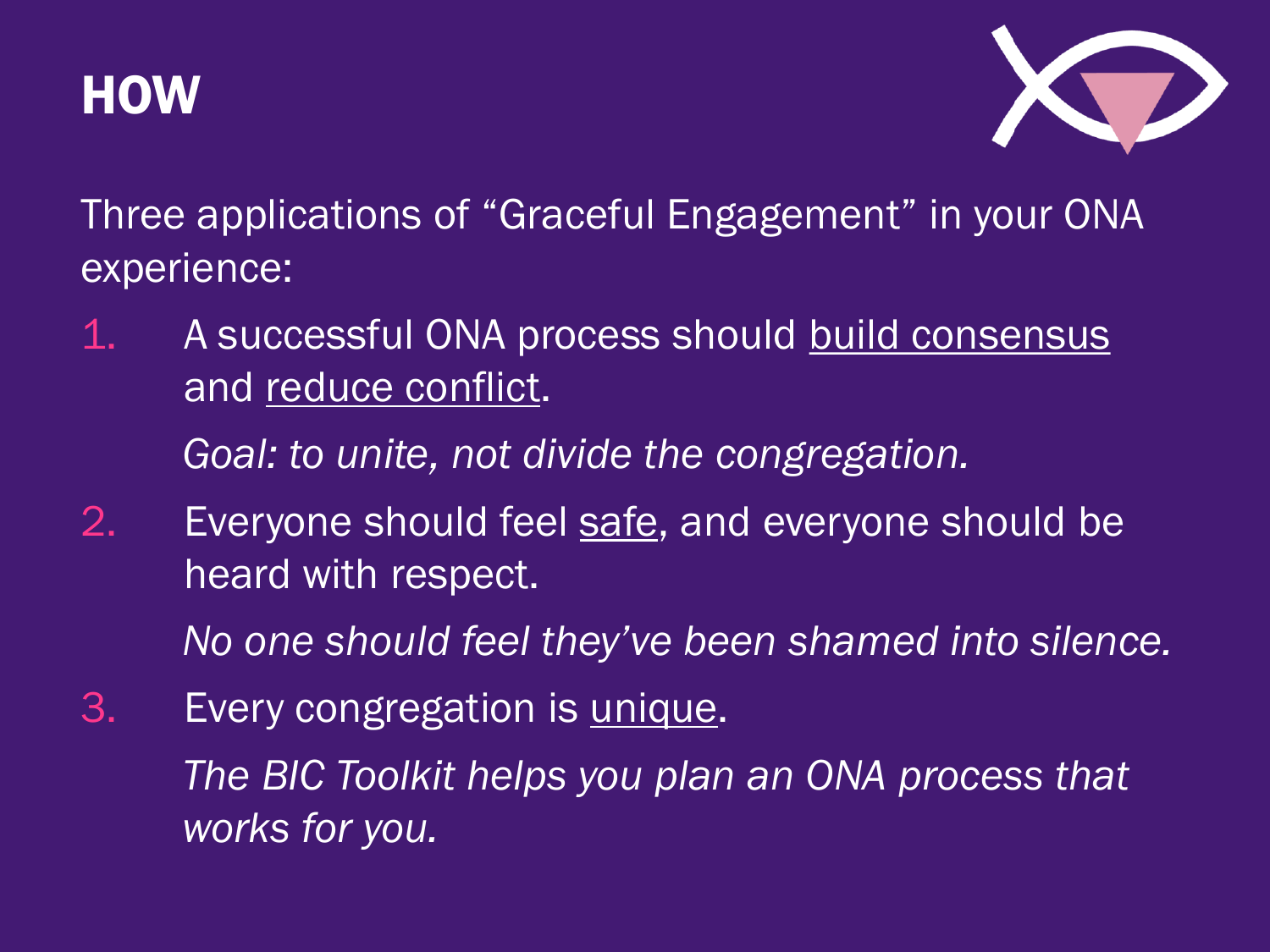



Basics for a successful ONA journey:

- Take as much time as you need.
- **V** Plan ahead.
- **V** Ask questions.
- Build relationships.
- **V** Share stories.
- Communicate!
- Provide pastoral care.
- Worship and pray!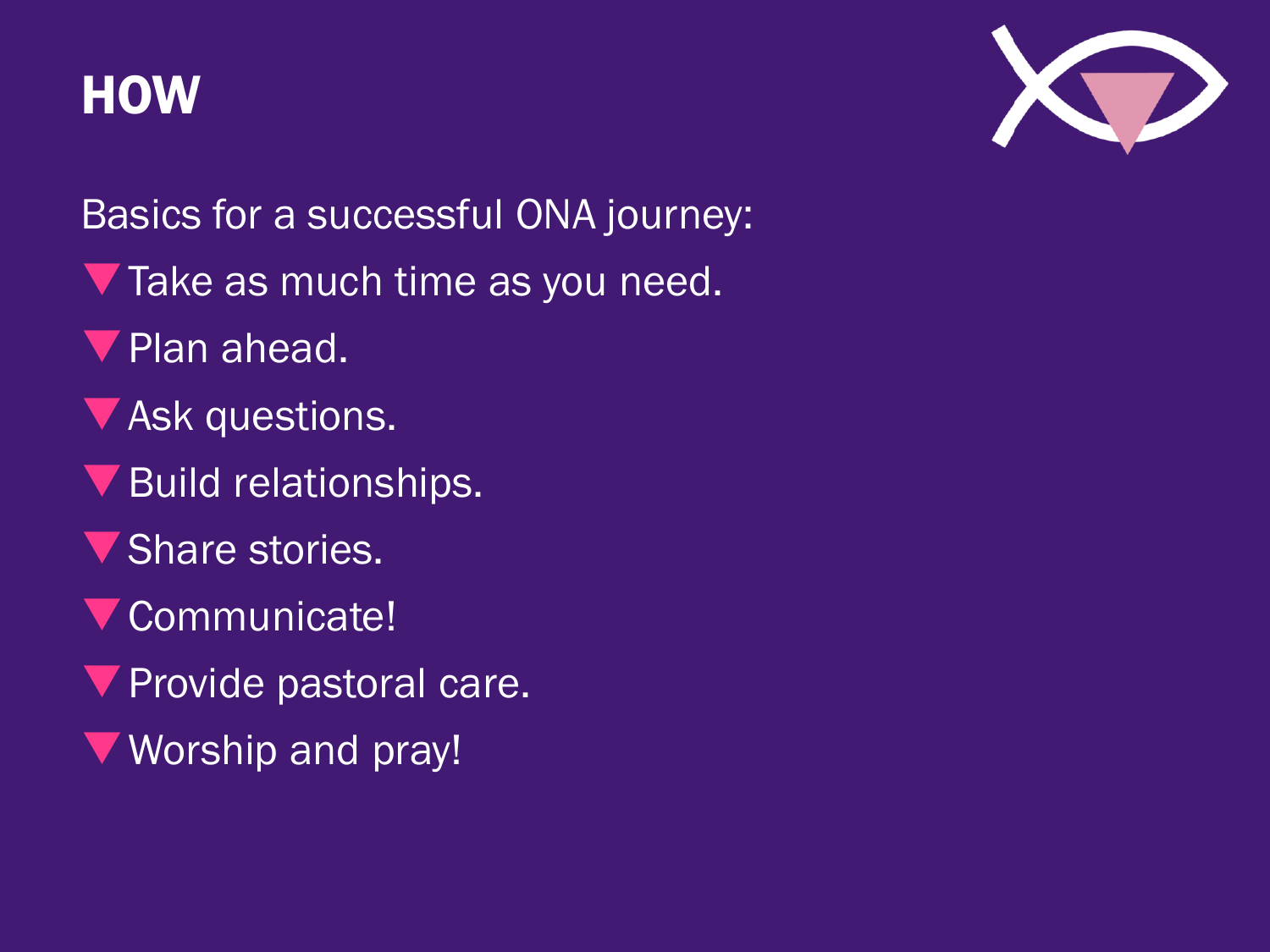### HOW



And two other points to remember!

- **V** ONA isn't just about sexual orientation and same-sex relationships, but about gender identity, too. Your welcome as an ONA church to LGBTQ people should include an authentic and well-informed welcome to your transgender, gender-fluid, and non-binary members and neighbors.
- V You're not taking this journey alone!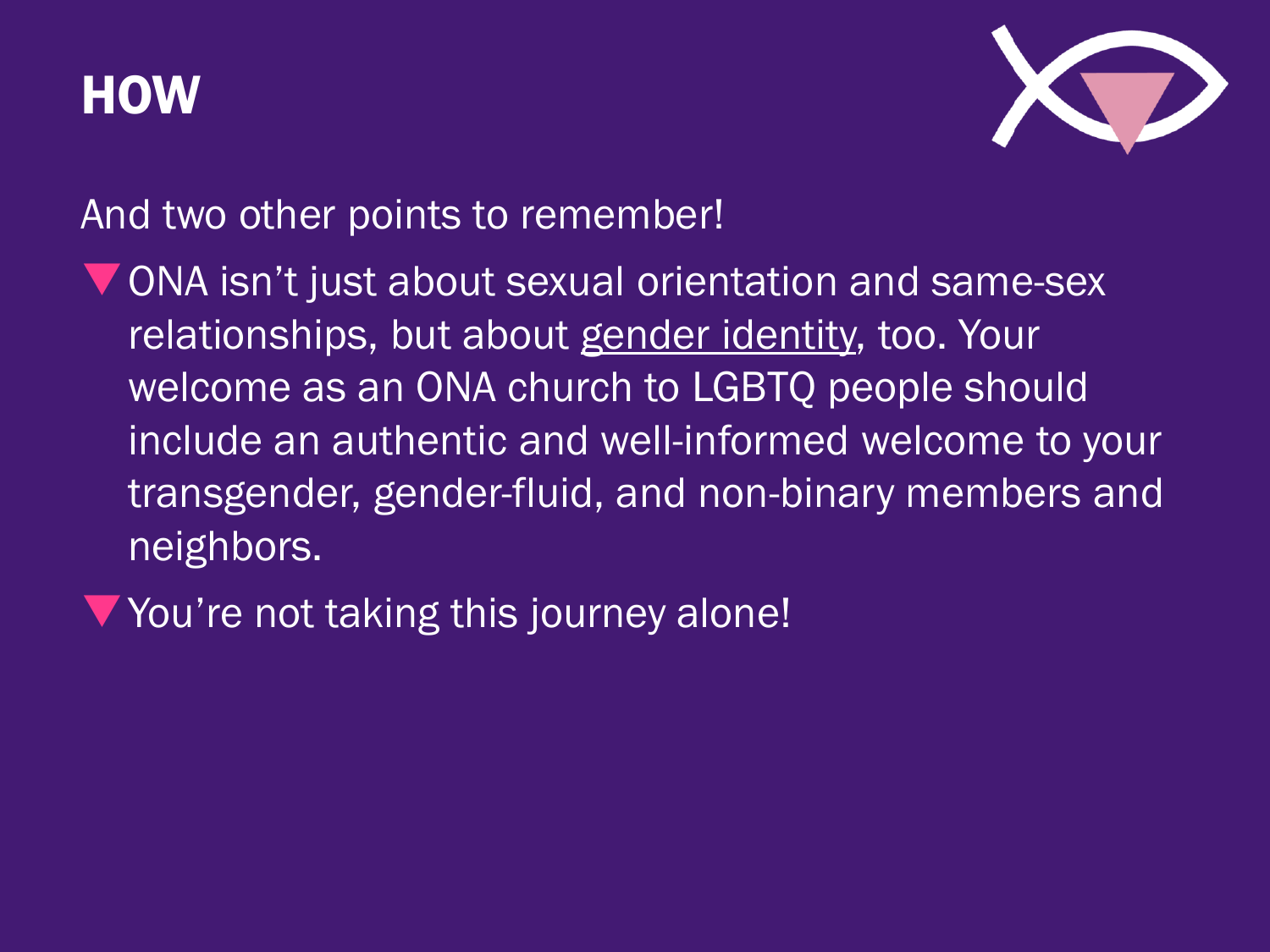



## Pastoral Care and Lay Leadership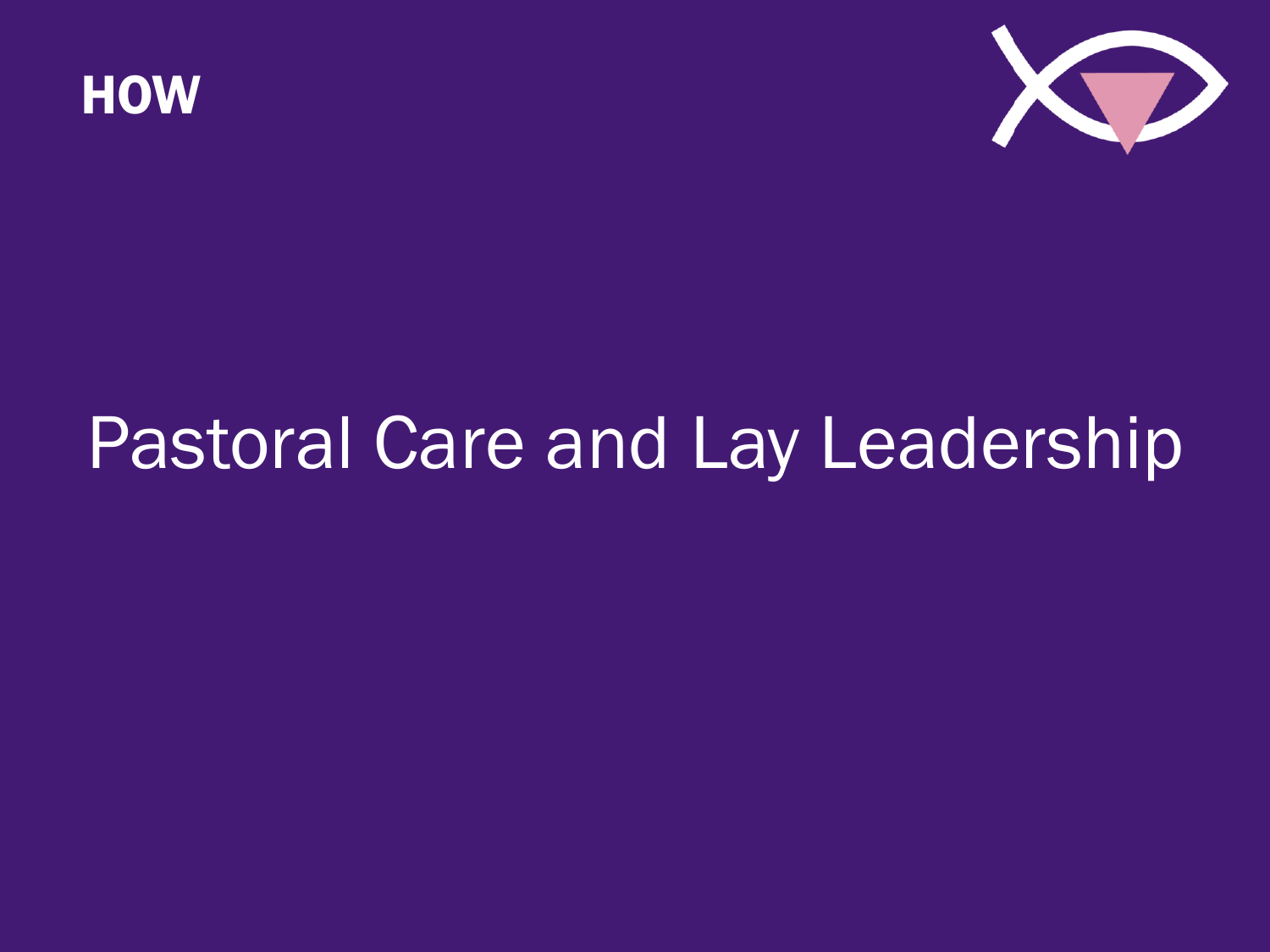### HOW



A successful ONA process should be lay-led:

- When the pastor takes charge, the result often is an ONA commitment that doesn't put down roots in the life of the congregation. Faltering ONA churches are often those who voted to become ONA without active lay leadership.
- The pastor should support the conversation, but not lobby for a particular outcome. In fact, it's important for members to know that the conversation itself does not guarantee a particular outcome. It will be the congregation's decision whether to draft an ONA covenant and schedule a vote.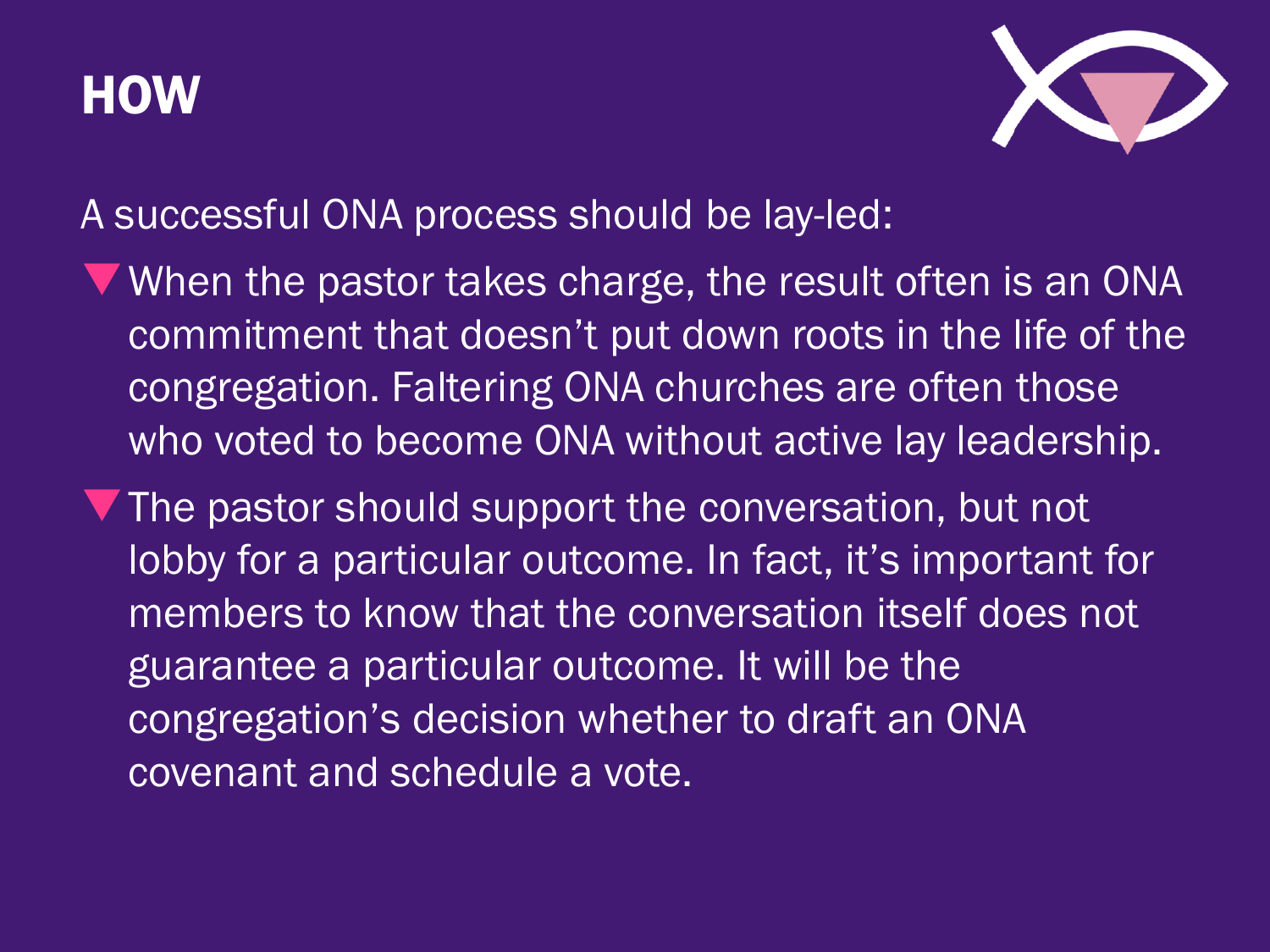### **HOW**



- **V** The minister's role is as "pastor" and "teacher." The minister will provide pastoral care to the members of the ONA team and the LGBTQ members of the congregation (and their allies), but will also be pastorally available to members who are skeptical or opposition. The minister will normally lead Bible study—not only on the "clobber passages," but also on biblical values of hospitality and mutual care.
- **V** Remember: an ONA process is always Bible-based. Churches become ONA because of biblical values the congregation already holds in common.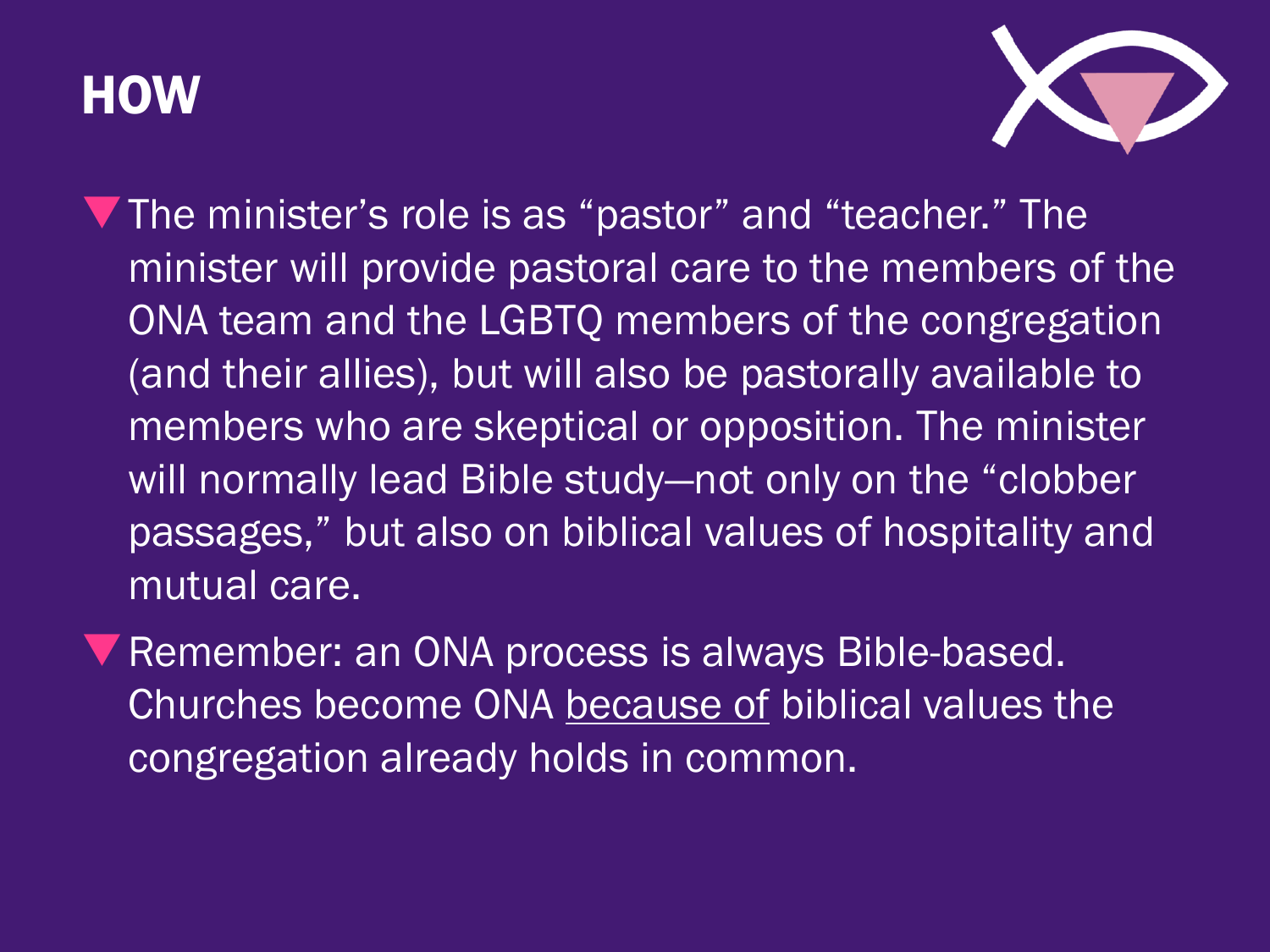



## 1-to-1 Conversations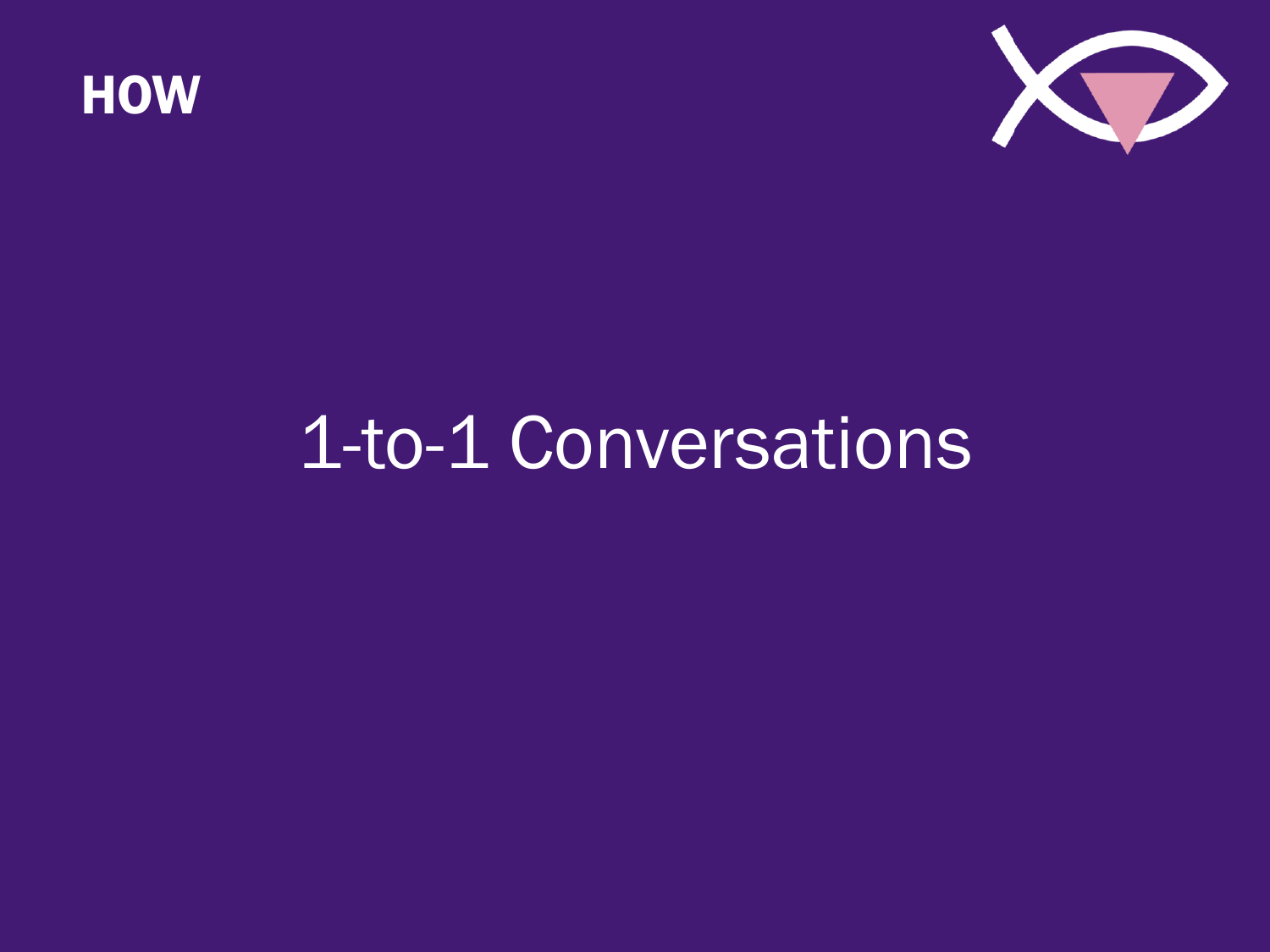### **HOW**



- **W** Helps ONA planning teams to deepen understanding of what the congregation's members need as you begin to design the ONA process.
- Helps engage members who might otherwise be oppositional and refuse to participate in the ONA process.
- Strengthens relationships in the congregation.
- **V** 1-to-1 Conversations webinar Nov. 9: www.frontlinefaith.org/courses/category/ona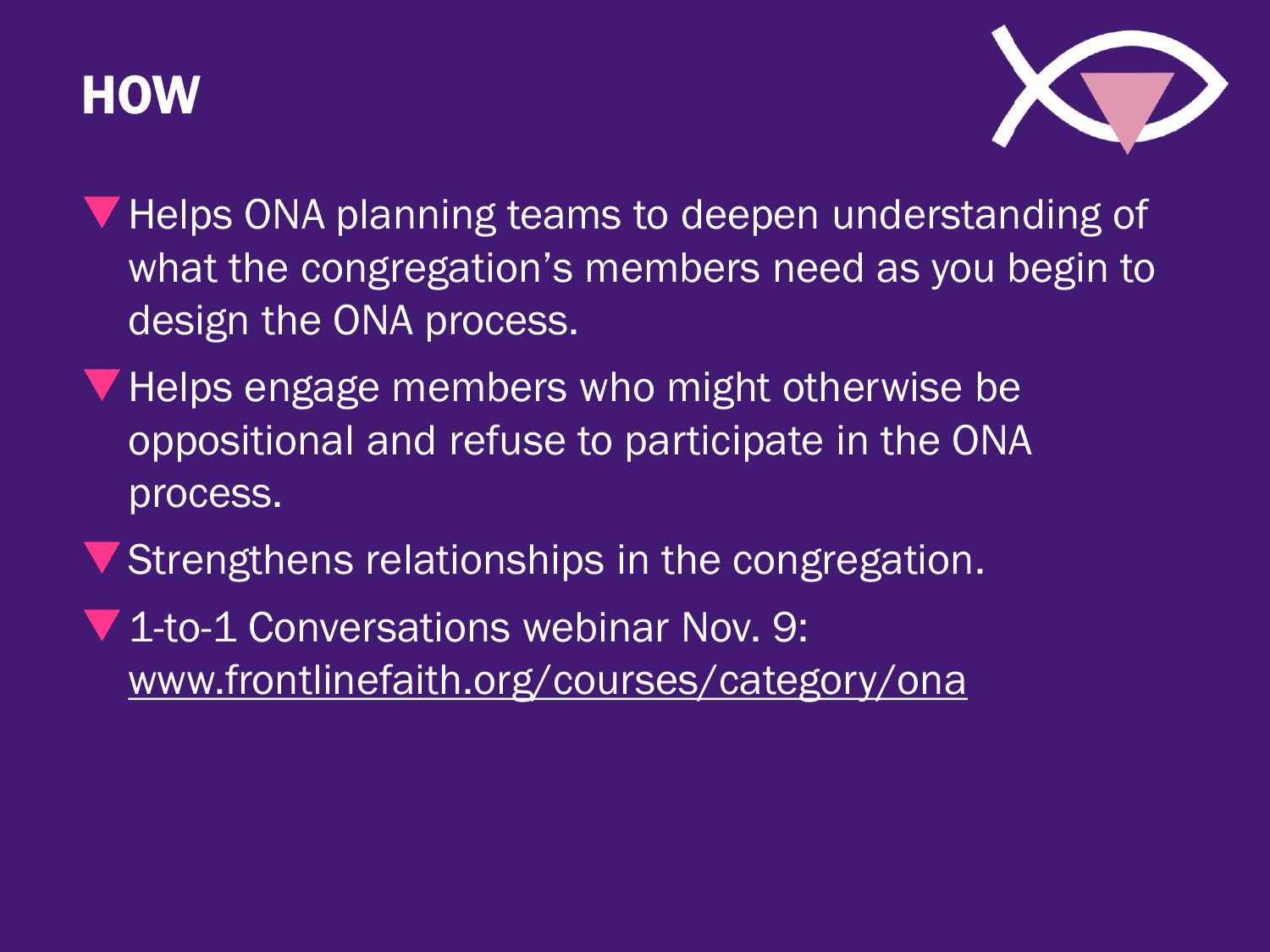



## openandaffirming.org/ona/how openandaffirming.org/bible openandaffirming.org/covenants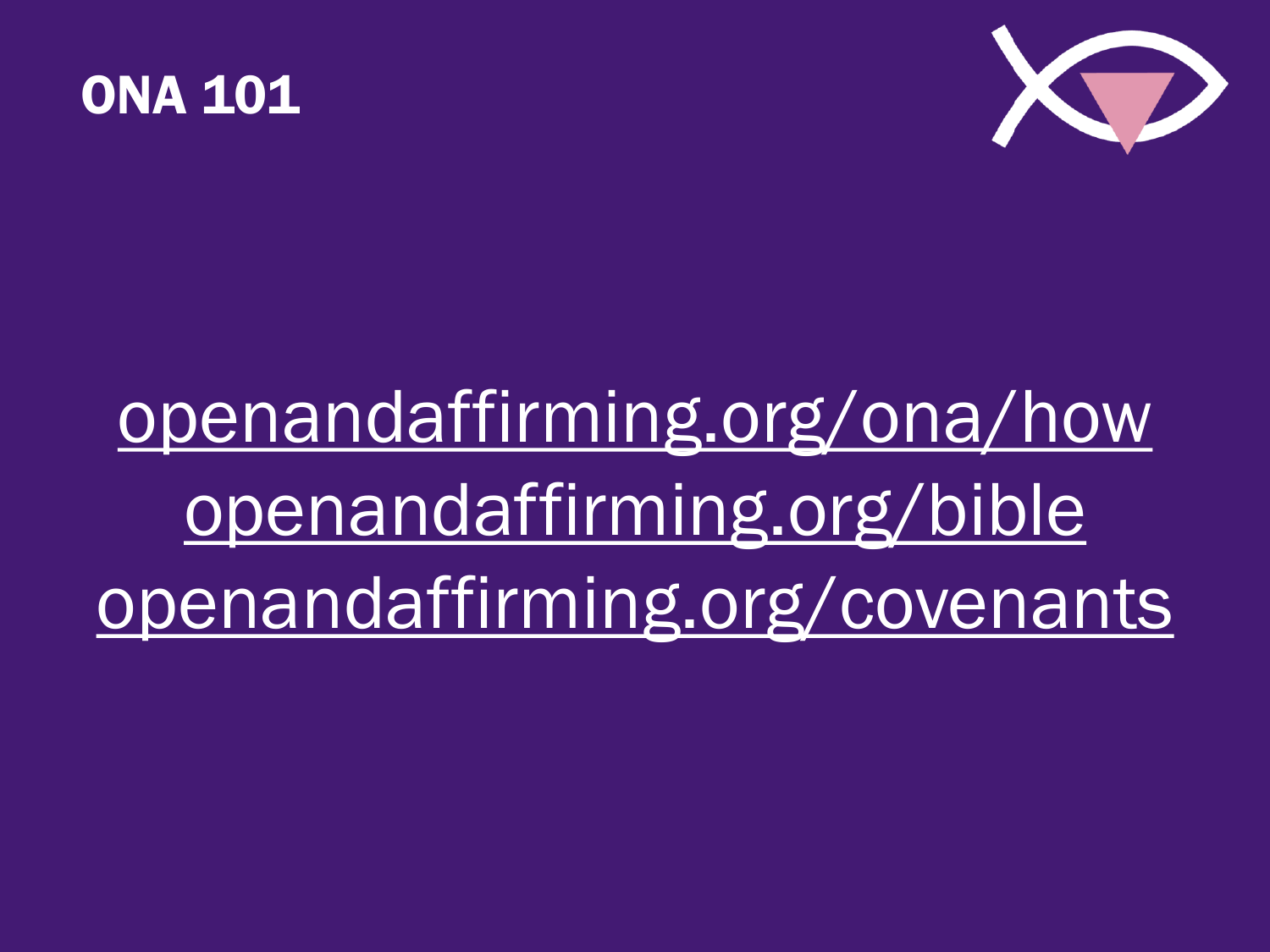



## [ed@openandaffirming.org](mailto:ed@openandaffirming.org)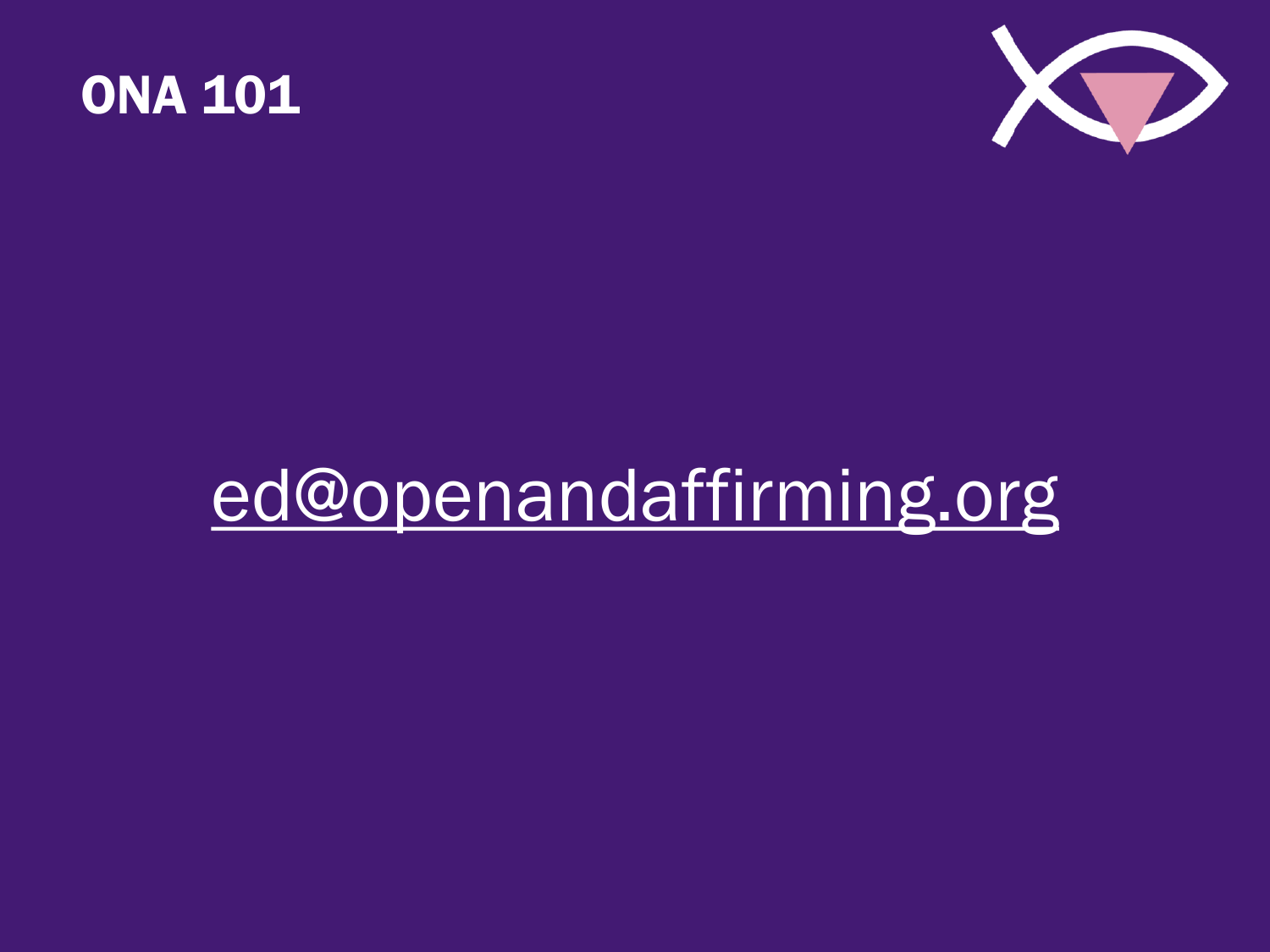### FUTURE WEBINARS